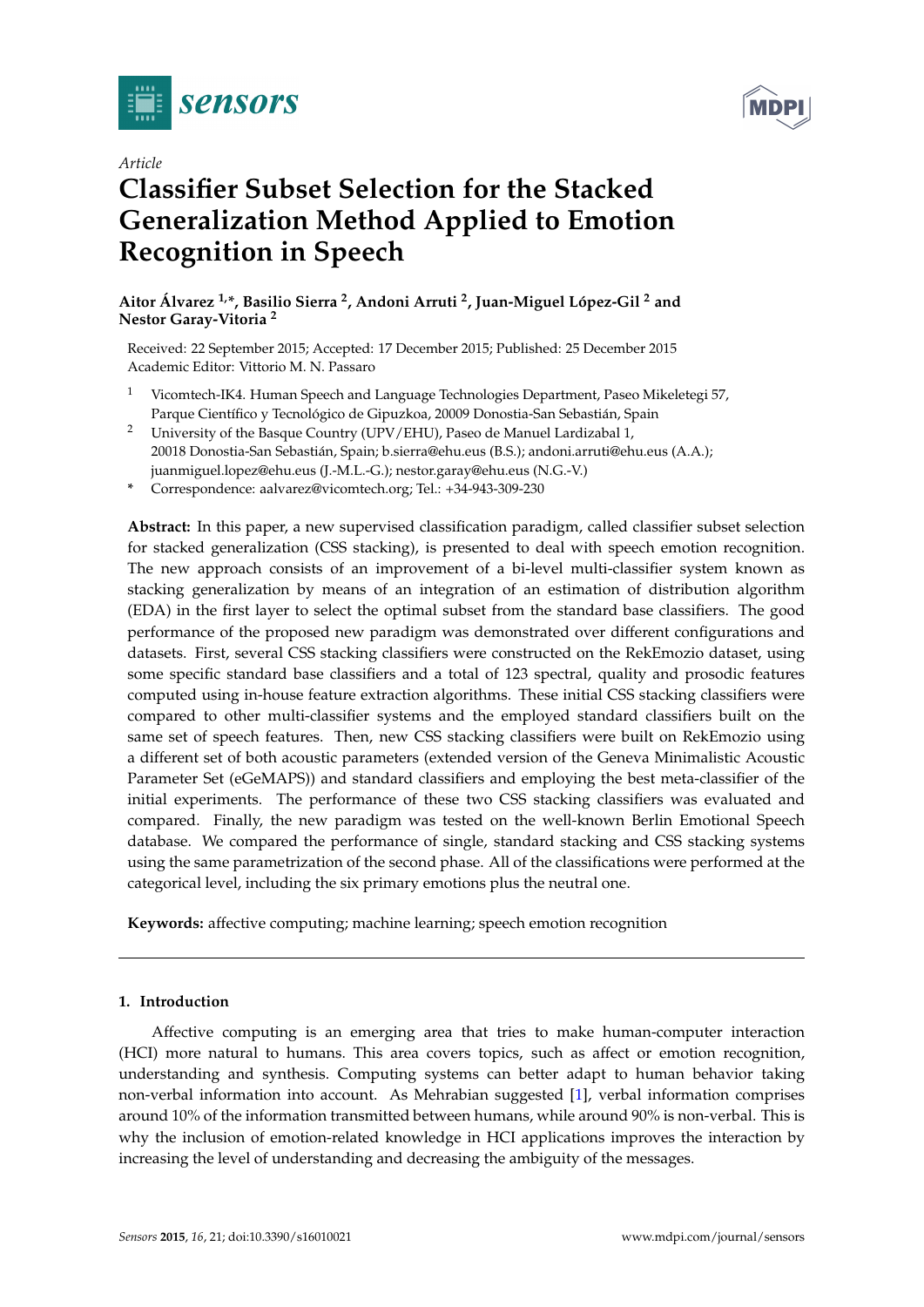The expression of emotions by humans is multimodal [\[2\]](#page-22-1). Apart from verbal information (written or spoken text), emotions are expressed through speech [\[3–](#page-22-2)[5\]](#page-22-3), facial expressions [\[6\]](#page-22-4), gestures [\[7\]](#page-22-5) and other nonverbal clues (mainly psycho-physiological). With regard to the speech communication modality, the literature shows that several parameters (e.g., volume, pitch and speed) are appropriate to generate or recognize emotions [\[8\]](#page-22-6). This knowledge is important either to emulate diverse moods reflecting the user's affective states or, in the case of a recognizer, to create patterns for classifying the emotions transmitted by the user.

Affective speech analysis refers to the analysis of spoken behavior as a marker of emotion, with a focus on the nonverbal aspects of speech [\[9\]](#page-22-7). Speech emotion recognition is particularly useful for applications that require natural human-machine interaction, in which the response to the user may depend on the detected emotion. Furthermore, it has been demonstrated that emotion recognition through speech can also be helpful in a wide range of other several scenarios, such as e-learning, in-card board safety systems, medical diagnostic tools, call centers for frustration detection, robotics, mobile communication or psychotherapy, among others.

Nevertheless, recognizing emotions from a human's voice is a challenging task due to multiple issues. First, it must be considered that emotions' expression is highly speaker, culture and language dependent. In addition, one spoken utterance can include more than one emotion, either as a combination of different underlying emotions in the same portion or as an individual expression of each emotion in different speech segments. Another interesting aspect is that there is no definitive consensus among the research community regarding which are the most useful speech features for emotion recognition. One possible cause may be the high impact of the variability introduced by the different speakers in commonly-used prosodic features. Finally, selecting the set of emotions to classify is an important decision, which can affect the performance of the speech emotion recognizer. Many works on the topic agree that any emotion is a combination of primary emotions. The primary six emotions include anger, disgust, fear, joy, sadness and surprise [\[10\]](#page-22-8).

In this paper, we present a study on emotion recognition based on two different sets of speech features extracted from emotional audio signals recorded by professional actors. The analysis was performed on two datasets called RekEmozioand the Berlin Emotional Speech (Emo-DB) database. RekEmozio contains bilingual utterances in Basque and Spanish languages [\[11\]](#page-23-0), whilst Emo-DB [\[12\]](#page-23-1) includes sentences recorded in German. Both databases were designed to cover the six primary emotions plus the neutral one, and each recording contained one acted emotion. The classification approach was focused on the categorical recognition of the seven emotions included in the open Emo-DB and the RekEmozio dataset, which is currently in the process of becoming publicly available to the community.

The experiments were divided into three main phases. The first phase corresponded to the construction and evaluation of 10 base supervised classifiers, multi-classifier systems (bagging, boosting and standard stacking generalization) and bi-level multi-classifiers based on the classifier subset selection for stacked generalization (CSS stacking) method on the RekEmozio dataset. For this end, local and global speech parameters containing prosodic, quality and spectral information were computed from each recording through in-house feature extraction algorithms. The selected supervised classifiers for this phase were the following: Bayesian Network (BN), C4.5, k-Nearest Neighbors (kNN), KStar, Naive Bayes Tree (NBT), Naive Bayes (NB), One Rule (OneR), Repeated Incremental Pruning to Produce Error Reduction (RIPPER), Random Forest (RandomF) and Support Vector Machines (SVM). These classifiers were also used to build the CSS stacking classifiers in this first phase.

The aim of the second phase was to verify the efficiency of the CSS stacking classification paradigm on the RekEmozio dataset using: (1) a well-known set of acoustic parameters (extended version of the Geneva Minimalistic Acoustic Parameter Set (eGeMAPS)); and (2) different base classifiers in the first layer. For this purpose, CSS stacking classifiers were built using the best meta-classifier of the first phase. In the second phase, we applied the following base classifiers in the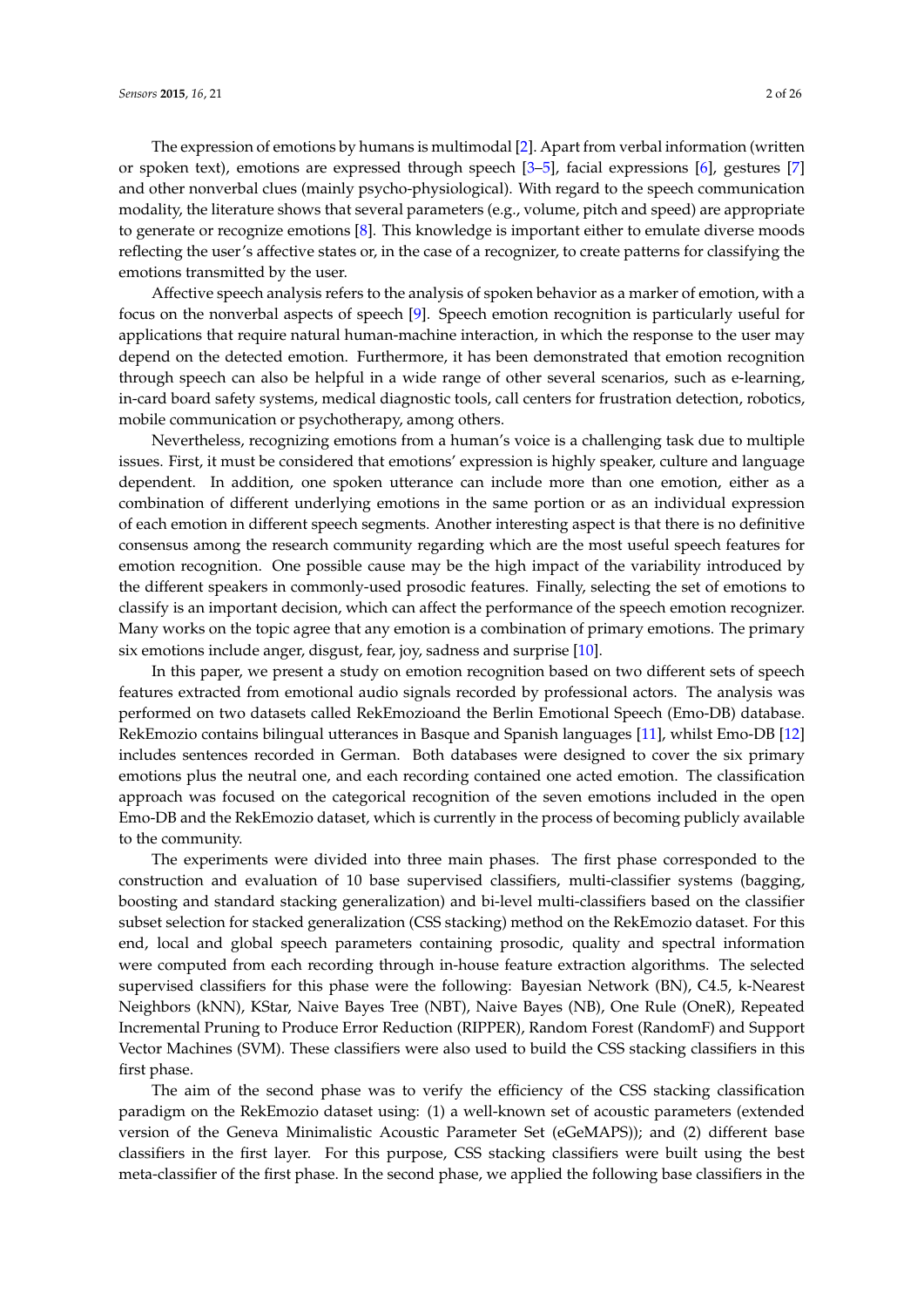first layer: MultiLayer Perceptron (MLP), Radial Basis Function network (RBF), Logistic Regression (LR), C4.5, kNN, NB, OneR, RIPPER, RandomF and SVM. Hence, the MLP, RBF and LR classifiers were added with respect to the first phase, and the BN, KStar and NBT were discarded.

The third phase consisted of testing the CSS stacking paradigm over the well-known and open Emo-DB. To this end, the same standard classifiers and acoustic features (eGeMAPS) of the second phase were used to build single, standard stacking and CSS stacking classifiers. We decided to leave out the bagging and boosting classifiers because of their poor performance in the first phase.

The paper presents the results from three phases. Regarding the first phase, the results obtained when applying each classification method to each actor were presented, providing a comparison and discussion between each of the several classification paradigms proposed. Concerning the second phase, the results obtained with the CSS stacking classifier are given for each actor, and a comparison with the CSS stacking classifiers from the first phase is also provided. Finally, in the third phase, only the three classifiers with a better score have been presented for each of the constructed systems (single, standard stacking and CSS stacking). The performances of these classifier systems have been compared to each other and to other results obtained in related works in the literature over the same Emo-DB.

In addition, this paper aims to serve as a forum to announce that the RekEmozio dataset will be publicly available soon for research purposes. The aim is to provide the scientific community a new resource to make experiments in the speech emotion recognition field over audio and video acted recordings, several made by actors, others by amateurs, in the Spanish and Basque languages.

The rest of the paper is structured as follows. Section 2 introduces related work. Section 3 details the RekEmozio and Emo-DB datasets, in addition to the two sets of speech features used in this work. In Section 4, how EDA was applied for the stacking classification method is explained. Section 5 describes how the experiments that have been carried out were performed, specifying which techniques have been used in each step of the process. Section 6 explains the obtained results and provides a discussion. Section 7 concludes the paper and presents future work.

#### **2. Related Work**

Many studies in psychology have examined vocal expressions of emotions. Eyben *et al.* [\[8\]](#page-22-6), Schuller *et al.* [\[3,](#page-22-2)[9\]](#page-22-7), Scherer [\[4\]](#page-22-9) and Scherer *et al.* [\[5\]](#page-22-3) provide reviews of these works. Besides, during recent years, the field of emotional content analysis of speech signals has been gaining growing attention. Scherer [\[4\]](#page-22-9) described the state of research on emotion effects on voice and speech and discussed issues for future research efforts. The analyses performed by Sundberg *et al.* [\[13\]](#page-23-2) suggested that the emotional samples could be better described by three physiological mechanisms, namely the parameters that quantified subglottal pressure, glottal adduction and vocal fold length and tension. Ntalampiras and Fakotakis [\[14\]](#page-23-3) presented a framework for speech emotion recognition based on feature sets from diverse domains, as well as on modeling their evolution in time. Wu *et al.* [\[15\]](#page-23-4) proposed modulation spectral features (MSFs) for the automatic recognition of human affective information from speech. More recently, [\[16\]](#page-23-5) proposed a novel feature extraction based on multi-resolution texture image information (MRTII), including a BS-entropy-based acoustic activity detection (AAD) module and using an SVM classifier. They improve the performance of other systems based on Mel-frequency cepstral coefficients (MFCC), prosodic and low-level descriptor (LLD) features for three artificial corpora (Emo-DB, eNTERFACE, KHUSC-EmoDB) and a mixed database. There have been several challenges on emotion and paralinguistics in INTERSPEECH, as shown in  $[3,9]$  $[3,9]$ .

An important issue to be considered in the evaluation of an emotional speech recognizer is the quality of the data used to assess its performance. The proper design of emotional speech databases is critical to the classification task. Work in this area has made use of material that was recorded during naturally-occurring emotional states of various sorts, that recorded speech samples of experimentally-induced specific emotional states in groups of speakers and that recorded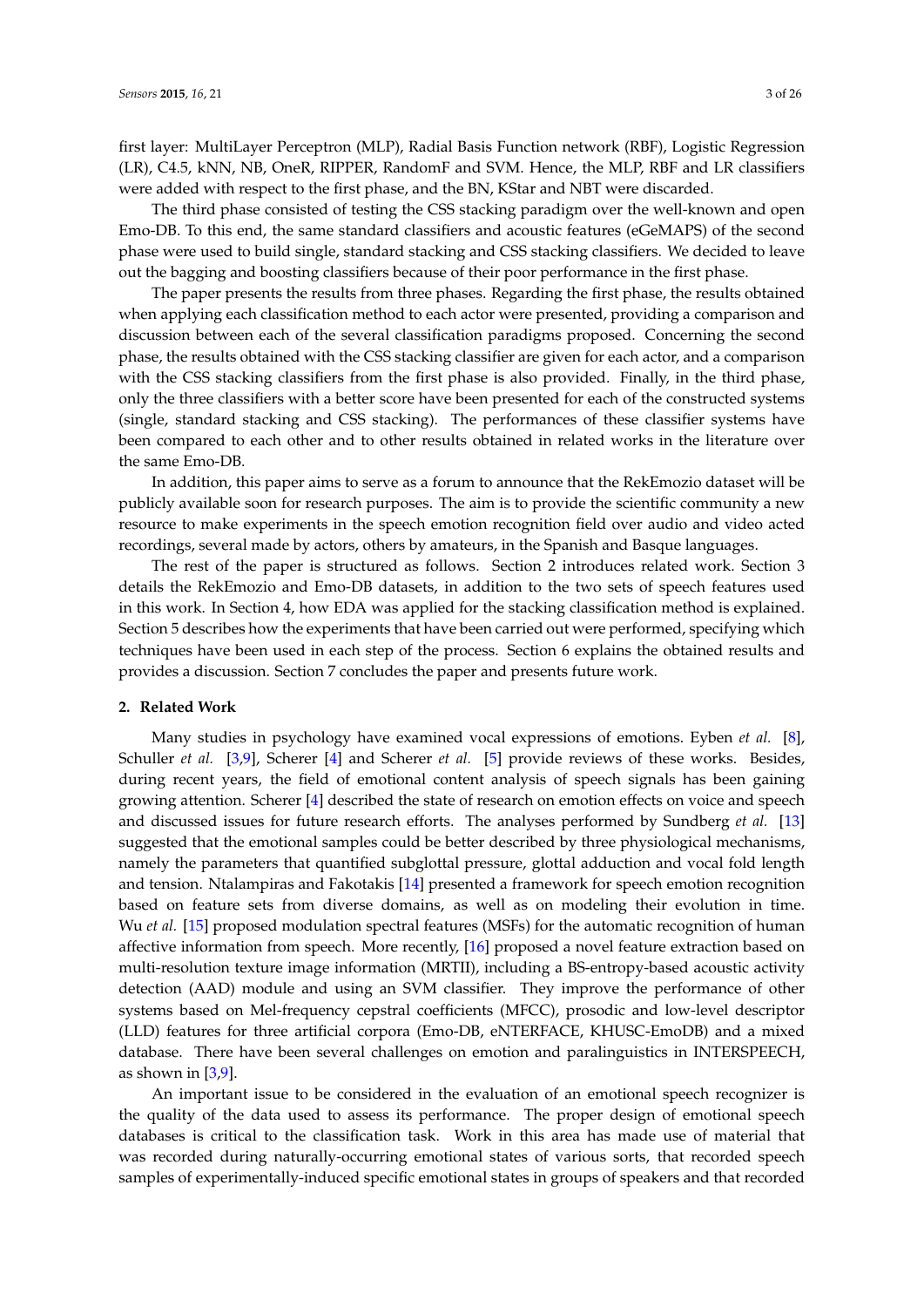professional or lay actors asked to produce vocal expressions of emotion as based on emotion labels and/or typical scenarios [\[4\]](#page-22-9).

Several reviews on emotional speech databases have been published. Douglas-Cowie *et al.* [\[17\]](#page-23-6) provided a list of 19 data collections, while El Ayadi *et al.* [\[18\]](#page-23-7) and Ververidis and Kotropoulos [\[19\]](#page-23-8) provided a record of an overview of 17 and 64 emotional speech data collections, respectively. Most of these references of affective databases are related to English, while fewer resources have been developed for other languages. This is particularly true to languages with a relatively low number of speakers, such as the Basque language. To the authors' knowledge, the first affective database in Basque is the one presented by Navas *et al.* [\[20\]](#page-23-9). Concerning Spanish, the work of Iriondo *et al.* [\[21\]](#page-23-10) stands out; and relating to Mexican Spanish, the work of Caballero-Morales [\[22\]](#page-23-11) can be highlighted. On the other hand, the RekEmozio dataset is a multimodal bilingual database for Spanish and Basque [\[11\]](#page-23-0), which also stores information that came from processes of some global speech feature extractions for each audio recording.

Popular classification models used for emotional speech classification include, among others, different decision trees [\[23\]](#page-23-12), SVM [\[8,](#page-22-6)[24–](#page-23-13)[26\]](#page-23-14), neural networks [\[27\]](#page-23-15) and hidden Markov models (HMM) [\[28,](#page-23-16)[29\]](#page-23-17). Which one is the best classifier often depends on the application and corpus [\[30\]](#page-23-18). El Ayadi *et al.*[\[18\]](#page-23-7) and Ververidis and Kotropoulos [\[19\]](#page-23-8) provide a review of appropriate techniques in order to classify speech into emotional states.

In order to combine the benefits of different classifiers, classifier fusion is starting to become common, and several different examples can be found in the literature [\[31\]](#page-23-19). Pfister and Robinson [\[30\]](#page-23-18) proposed an emotion classification framework that consists of n(n-1)/2 pairwise SVMs for n labels, each with a differing set of features selected by the correlation-based feature selection algorithm. Arruti *et al.* [\[32\]](#page-23-20) used four machine learning paradigms (IB, ID3, C4.5, NB) and evolutionary algorithms to select feature subsets that noticeably optimize the automatic emotion recognition success rate. Schuller *et al.* [\[24\]](#page-23-13) combined SVMs, decision trees and Bayesian classifiers to yield higher classification accuracy. Scherer *et al.* [\[33\]](#page-23-21) combined three different KNN classifiers to improve the results. Chen *et al.* [\[34\]](#page-24-0) proposed a three-level speech emotion recognition model combining Fisher rate, SVM and artificial NN in comparative experiments. Attabi and Dumouchel [\[35\]](#page-24-1) proved that, in the context of highly unbalanced data classes, back-end systems, such as SVMs or a multilayer perceptron (MLP), can improve the emotion recognition performance achieved by using generative models, such as Gaussian mixture models (GMMs), as front-end systems, provided that an appropriate sampling or importance weighting technique is applied. Morrison *et al.* [\[36\]](#page-24-2) explored two classification methods that had not previously been applied in affective recognition in speech: stacked generalization and unweighted vote. They showed how these techniques can yield an improvement over traditional classification methods. Huang *et al.* [\[37\]](#page-24-3) developed an emotion recognition system for a robot pet using stacked generalization ensemble neural networks as the classifier for determining human affective state in the speech signal. Wu and Liang [\[38\]](#page-24-4) presented an approach to emotion recognition of affective speech based on multi-classifiers using acoustic-prosodic information (AP) and semantic labels. Three types of models, GMMs, SVMs and MLPs, are adopted as the base-level classifiers. A meta decision tree (MDT) is then employed for classifier fusion to obtain the AP-based emotion recognition confidence. Several methods have been used for decision fusion in speech emotion recognition. Kuang and Li [\[39\]](#page-24-5) proposed the Dempster–Shafer evidence theory to execute decision fusion among the three kinds of emotion classifiers to improve the accuracy of the speech emotion recognition. Huang *et al.* [\[40\]](#page-24-6) used FoCalfusion, AdaBoost fusion and simple fusion on their studies of the effects of acoustic features, speaker normalization methods and statistical modeling techniques on speaker state classification.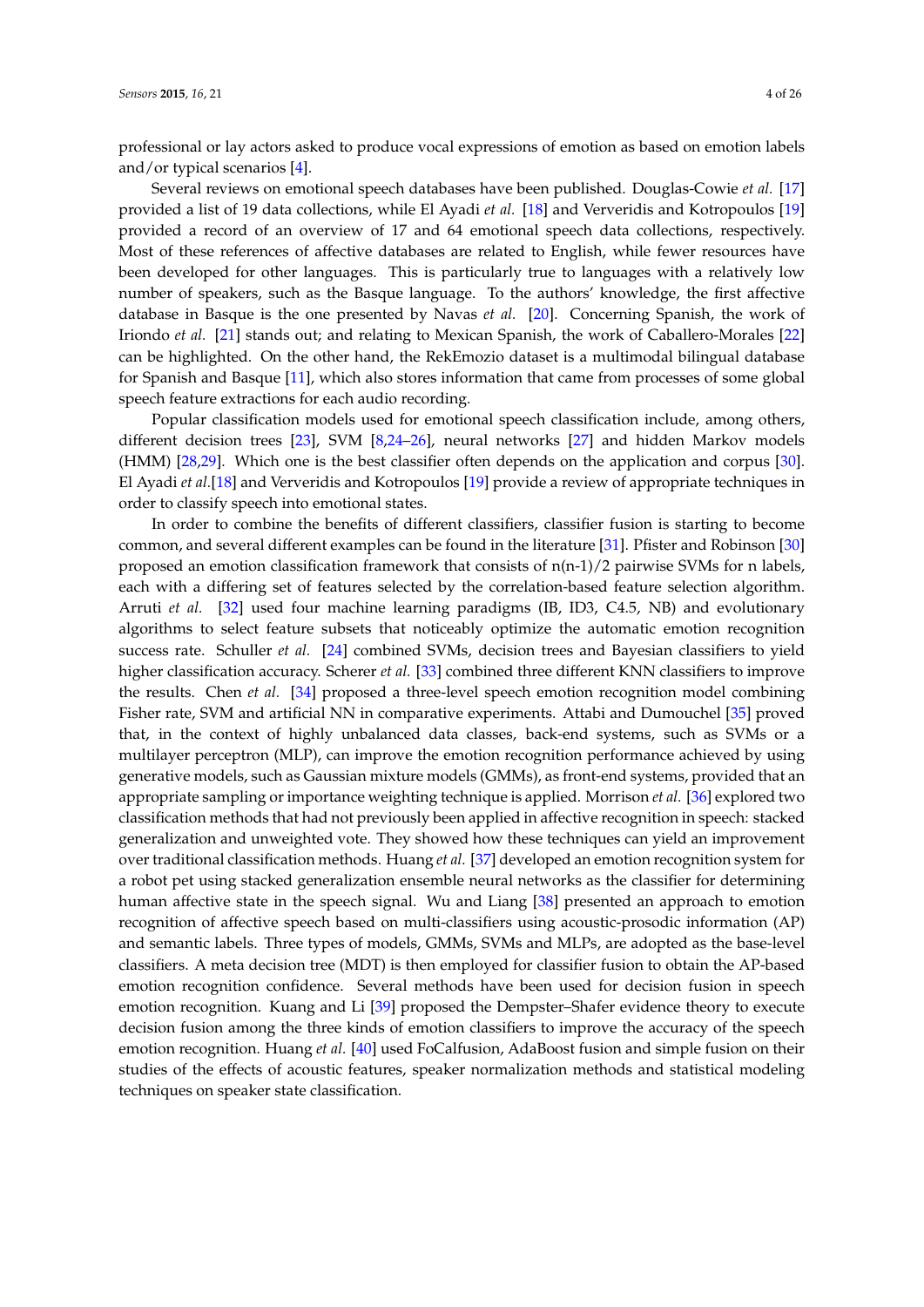#### **3. Case Study**

In this section, the main characteristics of the RekEmozio and Emo-DB datasets used for the experiments are presented first. In addition, the speech features used to train and test classifiers are described.

#### *3.1. RekEmozio Dataset*

The RekEmozio dataset was created with the aim of serving as an information repository to perform research on user emotions. The RekEmozio dataset is based on data acquired through user interaction and metadata used to describe and label each interaction and provides access to the data stored and the faculty of performing transactions over them, so new information can be added to the dataset by analyzing the data included in it. When building the RekEmozio dataset, the aim was adding descriptive information about the performed recordings, so processes, such as extracting speech parameters and video features, may be done currently on them.

The RekEmozio dataset is composed of audio and video acted recordings, several made by professional actors, while others are by amateurs. In this study, we use the audio recordings made by professional actors. Those recordings are either in the Basque or Spanish languages.

The classification of emotions was performed at the categorical level. For this purpose, seven emotions were used: the six basic emotions described by [\[6\]](#page-22-4), that is sadness, fear, joy, anger, surprise and disgust, and a neutral emotion. The selection of these specific emotions was based on the work by Ekman and Friesen [\[6\]](#page-22-4), which suggested that these emotions are universal for all cultures. This is interesting considering the bilingualism of the RekEmozio dataset.

There are 88 different sentences with 154 recordings over them for each actor. Seven actors recorded sentences for Basque, while 10 recorded for Spanish. The total length of the audio recordings was  $130'41''$  for Basque and  $166'17''$  for Spanish.

A validation for normative study was performed by experimental subjects in order to obtain affective values for each recording and to see what the validity of the recorded material and the affective values for each recording are [\[41\]](#page-24-7). Achieved results show that the material recorded in the RekEmozio database was correctly identified by 57 experimental subjects, with a mean accuracy of 66.5% for audio recordings. In Table [1,](#page-4-0) audio recognition accuracy percentages for the different types of utterances (depending on the language) are presented. It has also to be noted that several automatic emotion recognition systems have used the RekEmozio dataset in previous works, such as [\[32](#page-23-20)[,42\]](#page-24-8).

<span id="page-4-0"></span>**Table 1.** Human recognition accuracy percentages for utterances as a function of language and emotions (taken from [\[41\]](#page-24-7)).

|                | Sadness | Fear   |     |            | Joy Anger Surprise Disgust Neutral |        |        |
|----------------|---------|--------|-----|------------|------------------------------------|--------|--------|
| <b>Spanish</b> | 75%     | $51\%$ | 78% | <b>71%</b> | 66%                                | $52\%$ | $80\%$ |
| <b>Basque</b>  | 77%     | $52\%$ | 68% | 74%        | 59%                                | 51%    | 77%    |

The RekEmozio dataset is currently in the process of being made publicly available (until the process is completed and as the RekEmozio dataset remains unavailable from a public repository, anyone interested can contact Karmele López de Ipiña or the co-author Nestor Garay-Vitoria with the aim of the community having access to the dataset for research purposes.

A complete description of the RekEmozio dataset characteristics can be seen in [\[11\]](#page-23-0).

#### *3.2. Emo-DB*

The widely extended German Emo-DB [\[12\]](#page-23-1) is composed of recordings of 10 actors (five female and five male), which simulated the six primary emotions defined by [\[6\]](#page-22-4) plus the neutral one. The complete database was evaluated through a perception test with 20 subjects, achieving a human performance of 84% accuracy [\[43\]](#page-24-9). The Emo-DB is publicy available via the Internet.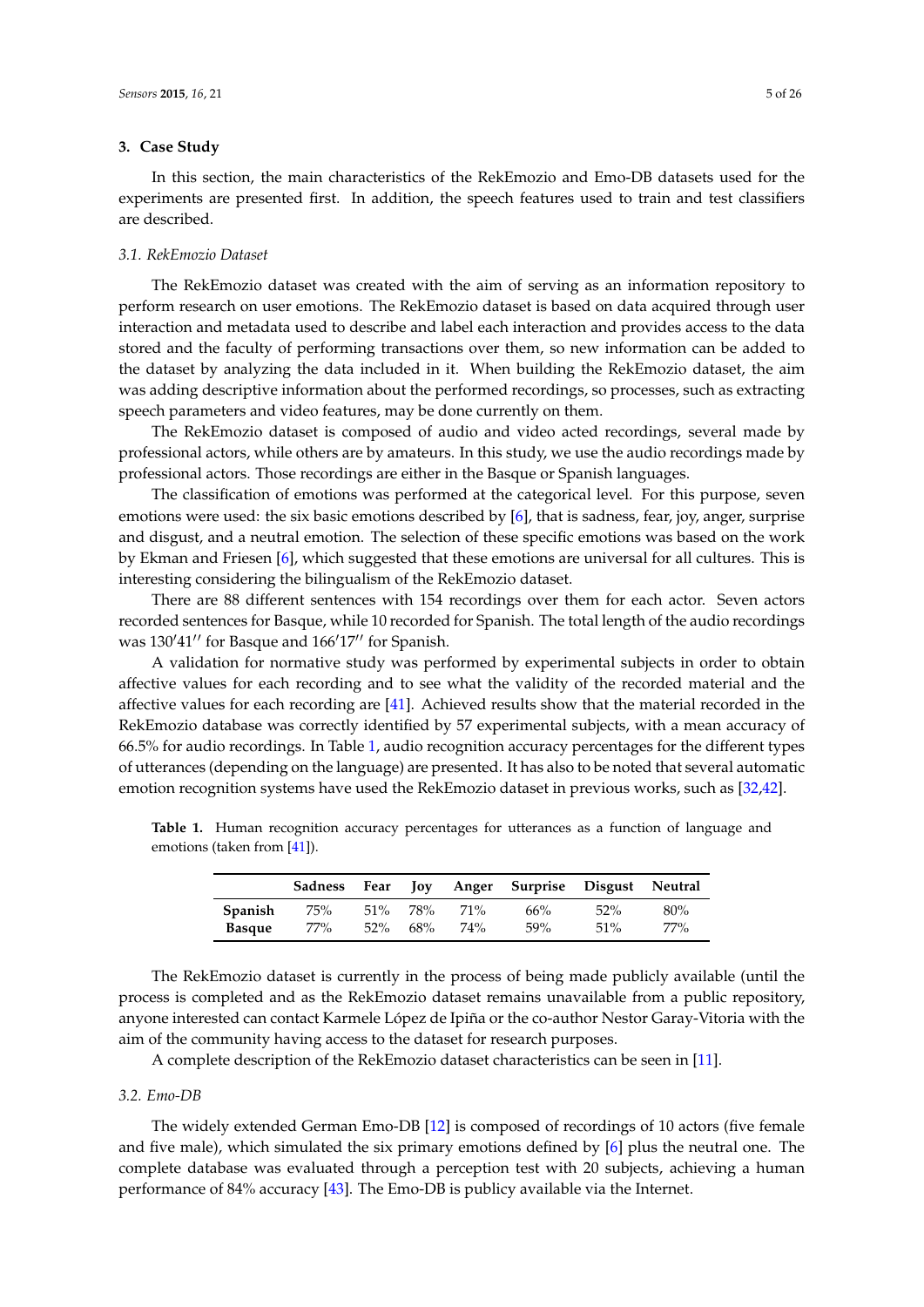#### *3.3. Speech Features*

The selection of suitable features to extract from the voice signal is one of the most difficult and important decisions to be made in the speech emotion recognition task. It is even more critical when pattern recognition techniques are involved, since they are highly dependent on the domain and training material. The voice characteristics most commonly employed in the literature involve the computation of prosodic and continuous features, qualitative features, spectral features and Teager energy operator (TEO)-based features. A deep description of these categories is given in the survey on speech emotion recognition presented in [\[18\]](#page-23-7). With the aim of creating a common baseline and agreed set of speech features to use by the speech emotion recognition community, a minimalistic set of voice parameters were recently compiled and presented in [\[8\]](#page-22-6).

The feature extraction method is also a regular topic of discussion within the speech emotion recognition field. Because of the non-stationary nature of speech signals, the features are usually extracted from overlapped small frames, which consist of a few milliseconds portions of signal. The features extracted at the frame level are known as local features. Using these local features and computing statistics among them, global features are also usually calculated at the utterance level. Even if the best results were obtained in many works [\[44–](#page-24-10)[46\]](#page-24-11) using global features instead of local features, it is not clear whether global features performed better for any emotion classification. In fact, in the work presented in [\[28\]](#page-23-16), they proved that global features do not perform correctly when recognizing emotions with similar arousal, e.g., happiness and anger.

In this work, two sets of speech features were computed along the three phases. In the first phase, local and global features containing prosodic, spectral and quality information were extracted using in-house algorithms, considering a total set of 123 features for each spoken utterance. The extraction of local features was done at both the frame and region levels. In the first case, a 20-millisecond frame-based analysis window was used, with an overlapping of 10 milliseconds. Concerning the feature extraction at the region level, the work presented in Tato *et al.* [\[47\]](#page-24-12) was followed. They defined a technique for signal treatment and information extraction from emotional speech, not only extracting information by frames, but also by regions consisting of more than three consecutive speech frames. With regard to global features, statistics containing measures, such as the mean, variance, standard deviation and the maximum and minimum values and their positions, were computed, among others. The full set of the 123 features we used in the first phase of this work, including local characteristics and their correlated global statistics, were described in more detail in [\[32\]](#page-23-20).

With regard to the second and third phases, the extended version (eGeMAPS) of the Geneva Minimalistic Acoustic Parameter Set (GeMAPS) was used to extract a different set of speech features. The complete description of the parameters involved in the eGeMAPS set is given in [\[8\]](#page-22-6). The extraction of this set of features was done through the OpenSMILE toolkit presented in [\[48\]](#page-24-13).

#### **4. Classifier Subset Selection to Improve the Stacked Generalization Method**

One of the main goals of this work was the construction of a multi-classifier system with optimal selection of the base classifiers in the speech emotion recognition domain. For this purpose, a method proposed in [\[49\]](#page-24-14) was applied to select an optimal classifier subset by means of the estimation of distribution algorithms (EDAs).

In order to combine the results of the base classifiers, we employed stacked generalization (SG) as a multi-classifier system. Stacked generalization is a well-known ensemble approach, and it is also called stacking [\[50,](#page-24-15)[51\]](#page-24-16). While ensemble strategies, such as bagging or boosting, obtain the final decision after a vote among the predictions of the individual classifiers, SG applies another individual classifier to the predictions in order to detect patterns and improve the performance of the vote.

As can be seen in Figure [1,](#page-6-0) SG is divided into two levels: for Level 0, each individual classifier makes a prediction independently, and for Level 1, these predictions are treated as the input values of another classifier, known as the meta-classifier, which returns the final decision.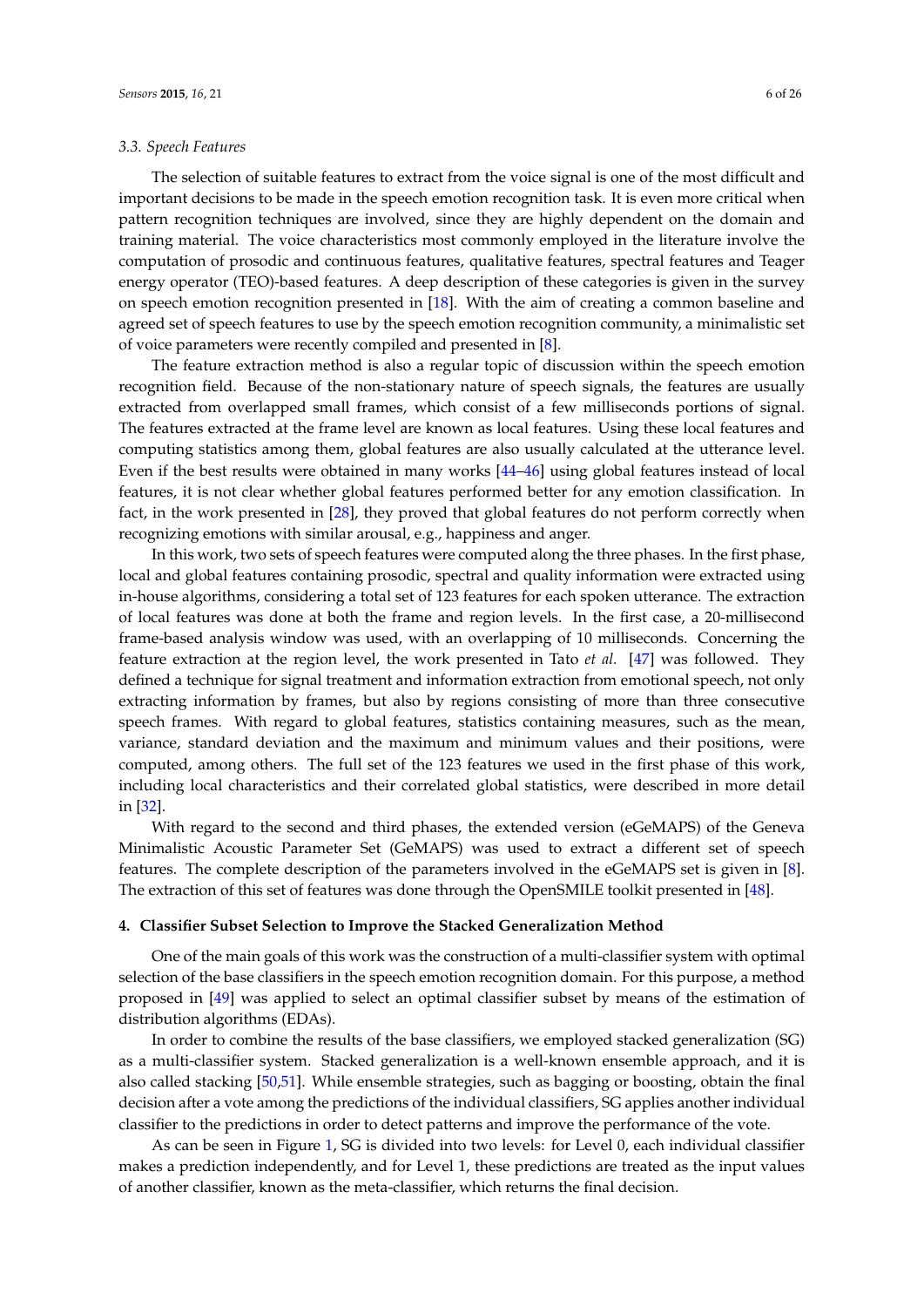<span id="page-6-0"></span>The data for training the meta-classifier is obtained after a validation process, where the outputs of the Level 0 classifiers are taken as attributes, and the class is the real class of the example. This implies that a new dataset is created in which the number of predictor variables corresponds to the number of classifiers of the bottom layer, and all of the variables have the same value range as the class variable.



**Figure 1.** Stacked generalization schemata.

Within this approach, using many classifiers can be very effective, but selecting a subset of them can reduce the computational cost and improve the accuracy, assuming that the selected classifiers are diverse and independent. It is worth mentioning that a set of accurate and diverse classifiers is needed in order to be able to improve the classification results obtained by each of the individual classifiers that are to be combined. This fact has been taken into account to select the classifiers that take part in the first layer of the stacked generalization multi-classifier used.

In [\[49\]](#page-24-14), an extension of the staking generalization approach is proposed, reducing the number of classifiers to be used in the final model. This new approach is called classifier subset selection (CSS), and a graphical example is illustrated in Figure [2.](#page-7-0) As can be seen, an intermediate phase is added to the multi-classifier to select a subset of Level 0 classifiers. The classification accuracy is the main criterion to make this selection. As can be seen in Figure [2,](#page-7-0) discarded classifiers, those with an  $X$ , are not used in the multi-classifier.

The method used to select the classifiers could be any, but in this type of scenario, evolutionary approaches are often used. Currently, some of the best known evolutionary algorithms for feature subset selection (FSS) are based on EDAs [\[52\]](#page-24-17). EDA combines statistical learning with population-based search in order to automatically identify and exploit certain structural properties of optimization problems. Inza *et al.* [\[53\]](#page-24-18) proposed an approach that used an EDA called the estimation of Bayesian network algorithm (EBNA) [\[54\]](#page-24-19) for an FSS problem. Seeing that in [\[55\]](#page-25-0), EBNA shows better behavior than genetic and sequential search algorithms for FSS problems (and hence, for CSS in this approach), we decided to use EBNA. Moreover, EBNA has been selected as the model in the recent work that analyses the behavior of the EDAs [\[56\]](#page-25-1).

In our approach, an individual in the EDA algorithm is defined as an *n*-tuple with 0, 1 binary values, so-called binary encoding. Each position in the tuple refers to a concrete base classifier, and the value indicates whether this classifier is used (1 value) or not (0 value). An example with 10 classifiers (the value used in this paper) can be seen in Figure [3.](#page-7-1) In this example, Classifiers 1, 4 and 7 (Cl1, Cl4 and Cl7) are the selected classifiers, and the remaining seven are not used.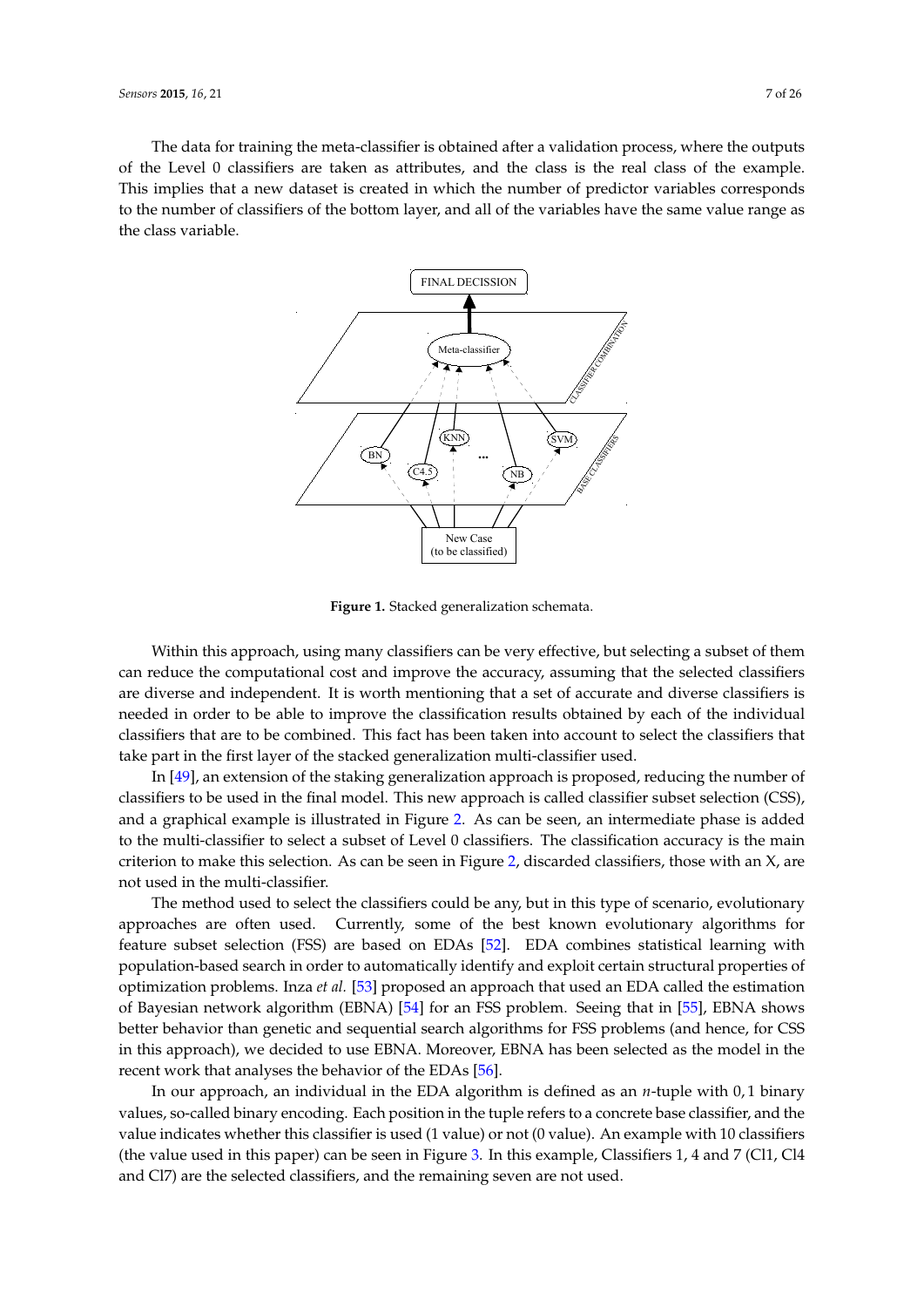<span id="page-7-0"></span>

**Figure 2.** Classifier subset selection stacked generalization.



<span id="page-7-1"></span>**Figure 3.** The combinations of base classifiers as the estimation of distribution algorithm (EDA) individuals.

Once an individual has been sampled, it has to be evaluated. The aim is to consider the predictive power of each subset of base classifiers. To this end, a multi-classifier is built for each individual using the corresponding subset of classifiers, and the obtained validated accuracy is used as the fitness function. Thus, when looking for the individual that maximizes the fitness function, the EDA algorithm is also searching the optimal subset of base classifiers.

#### **5. Experiments**

In this section, the whole experimental design is described. Firstly, the single classifiers employed in all phases are presented, followed by the definition of the experiment steps. In the end, the experimental setup and the main measure used for the analysis of the obtained results are detailed.

## *5.1. Base Classifiers*

#### 5.1.1. First Phase

The experiments of the first phase were carried out over 10 well-known machine-learning (ML) supervised classification algorithms through the Weka software package [\[57\]](#page-25-2), which includes a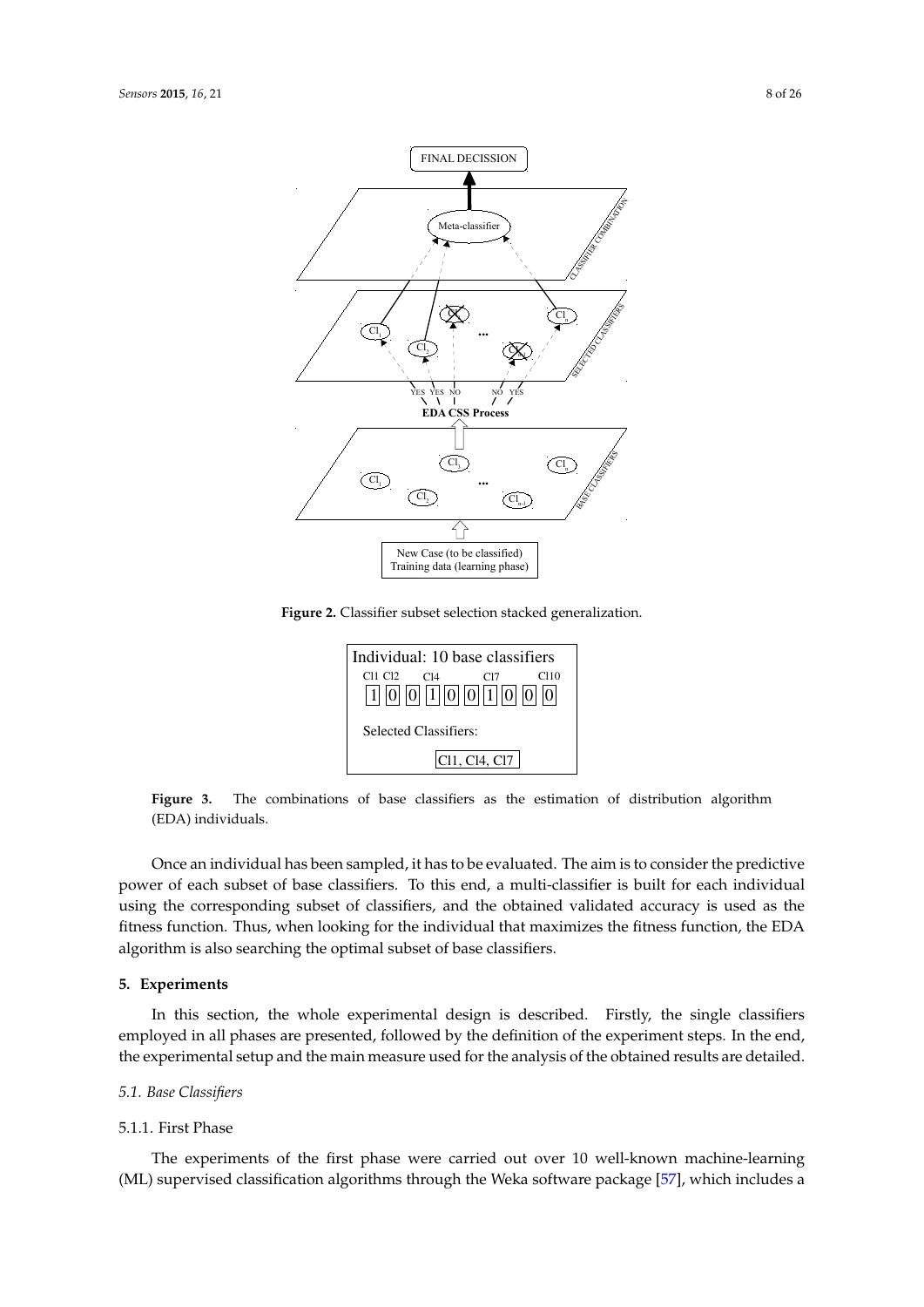collection of machine learning algorithms for data mining tasks. A brief description of the classifiers of the first phase is presented below.

- Bayesian Networks (BN): A Bayesian network [\[58\]](#page-25-3), belief network or directed acyclic graphical model is a probabilistic graphical model that represents a set of random variables and their conditional independencies via a directed acyclic graph (DAG).
- C4.5: C4.5 [\[59\]](#page-25-4) represents a classification model by a decision tree. The tree is constructed in a top-down way, dividing the training set and beginning with the selection of the best variable in the root of the tree.
- k-Nearest Neighbors (KNN): This algorithm is a case-based, nearest-neighbor classifier [\[60\]](#page-25-5). To classify a new test sample, a simple distance measure is used to find the training instance closest to the given test instance, and then, it predicts the same class as this nearest training instance.
- KStar: This classifier is an instance-based algorithm that uses an entropy-based distance function [\[61\]](#page-25-6).
- Naive Bayes Tree (NBT): This classification method uses a decision tree with naive Bayes classifiers at the leaves [\[62\]](#page-25-7).
- Naive Bayes (NB): The naive Bayes rule [\[63\]](#page-25-8) uses the Bayes theorem to predict the class for each case, assuming that the predictive genes are independent given the category. To classify a new sample characterized by *d* genes  $\mathbf{X} = (X_1, X_2, ..., X_d)$ , the NB classifier applies the following rule:

$$
c_{NB} = \arg\max_{c_j \in C} p(c_j) \prod_{i=1}^d p(x_i | c_j)
$$

where  $c_{NB}$  denotes the class label predicted by the naive Bayes classifier, and the possible classes of the problem are grouped in  $C = \{c_1, \ldots, c_l\}.$ 

- One Rule (OneR): This simple classification algorithm is a one-level decision tree, which tests just one attribute [\[64\]](#page-25-9). The chosen attribute is the one that produces the minimum error.
- Repeated Incremental Pruning to Produce Error Reduction (RIPPER): The rule-based learner presented in [\[65\]](#page-25-10) forms rules through a process of repeated growing (to fit training data) and pruning (to avoid overfitting). RIPPER handles multiple classes by ordering them from least to most prevalent and then treating each in order as a distinct two-class problem.
- Random Forest (RandomF): This constructs a combination of many unpruned decision trees [\[66\]](#page-25-11). The output class is the mode of the classes output by individual trees.
- Support Vector Machines (SVM): These are a set of related supervised learning methods used for classification and regression [\[67\]](#page-25-12). Viewing input data as two sets of vectors in a *n*-dimensional space, an SVM will construct a separating hyperplane in that space, one that maximizes the margin between the two datasets.

#### 5.1.2. Second and Third Phases

For the second and third phases, the BN, K-Star and NBT classifiers of the first phase were discarded, the rest of the base classifiers were kept, and three new classifiers were included for experimentation, including multilayer perceptron, radial basis function networks and logistic regression, as they are described below.

• Multilayer Perceptron (MLP): A multilayer perceptron is a feedforward artificial neural network model to map sets of input data onto a set of appropriate outputs [\[68\]](#page-25-13). An MLP consists of multiple layers of nodes in a directed graph, with each layer fully connected to the next one. Except for the input nodes, each node is a processing element with a nonlinear activation function.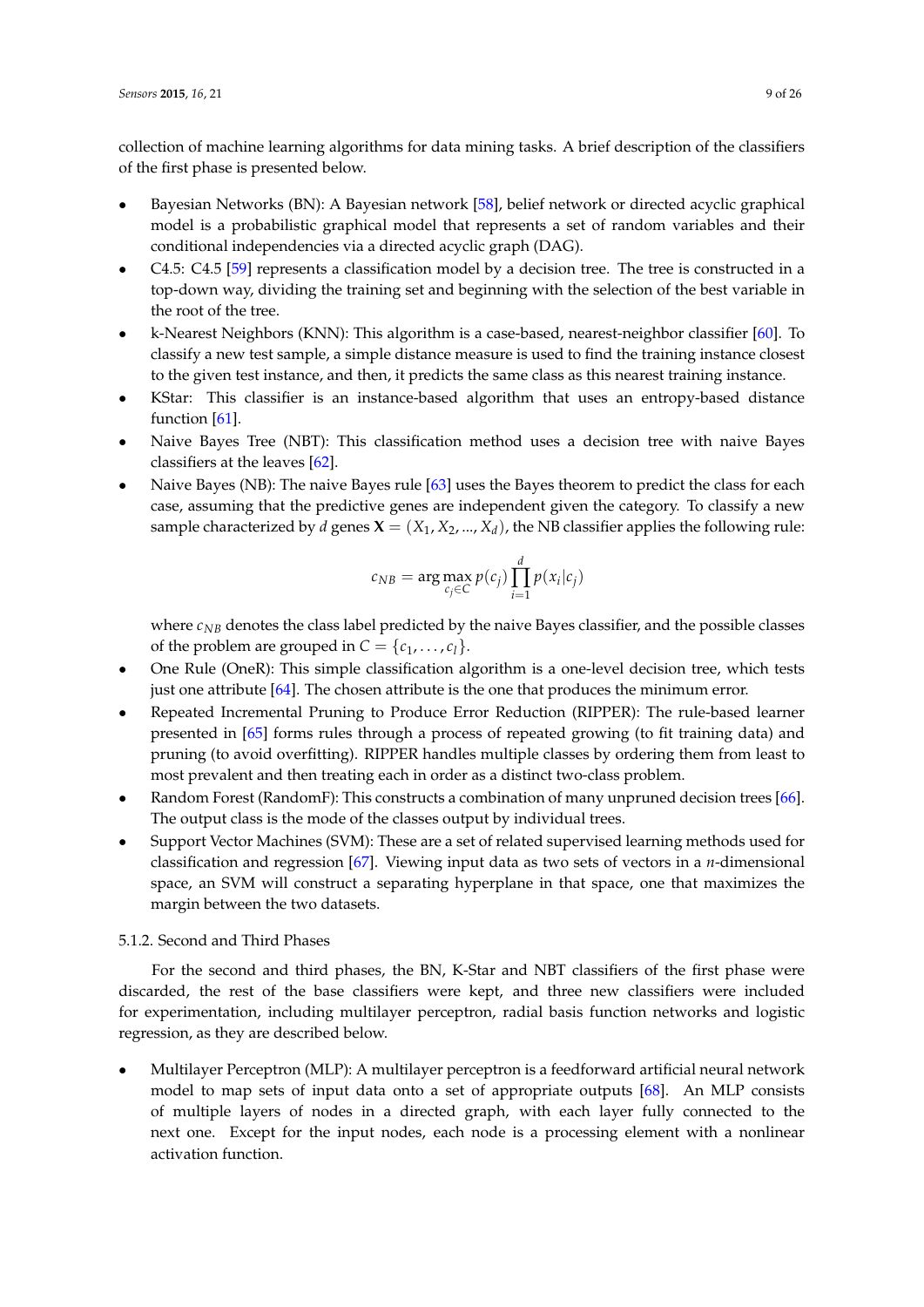- Radial Basis Function (RBF) network: A radial basis function network is an artificial neural network using radial basis functions as activation functions [\[69\]](#page-25-14). The output of the network is a linear combination of radial basis functions of the inputs and neuron parameters.
- Logistic Regression: A logistic regression (also known as logit regression or logit model ) [\[70\]](#page-25-15) is considered in statistics a regression model where the dependent variable is categorical.

As it can be seen from the three phases, classifiers with different approaches for learning and widely used in different classification tasks were selected. The goal was to combine them in a multi-classifier to maximize the benefits of each modality by intelligently fusing their information and by overcoming the limitations of each modality alone.

## *5.2. Experimental Steps*

As described above, the experiments were organized in three phases. In the first phase, single classifiers, standard multi-classifier systems and CSS stacking classifiers were built over the RekEmozio dataset and compared. During the second phase, new CSS stacking classifiers were built for each of the 17 actors in the same dataset, using new parametrization and configuration of the base classifiers in the first layer. These CSS stacking systems were compared to the CSS stacking classifiers of the first phase. Finally, new single, standard stacking and CSS stacking classifiers were built on the Emo-DB, employing the same acoustic features and standard classifiers of the second phase.

#### 5.2.1. First Phase

- 1. Single classifiers: build 10 classifiers on the RekEmozio dataset, applying the 10 base machine learning algorithms of the first phase to the training dataset and get validated classification accuracies.
- 2. Standard multi-classifiers: build one classifier on the RekEmozio dataset applying bagging, another one applying boosting and ten more applying stacking generalization, one for each base classifier at Level 1, and get validated classification accuracies.
- 3. Classifier subset selection for stacked generalization: build 10 stacking generalization classifiers on the RekEmozio dataset, one for each base classifier acting as a meta-classifier at Level 1, and select, by means of an evolutionary algorithm, a subset of the ten classifiers to participate in the Level 0 layer.

It is worth mentioning that in all of the experiments, a 10-fold cross-validation technique was used. In the case of the classifier subset selection method, this validation was also employed to select the classifier configuration that performed better on average.

#### 5.2.2. Second Phase

1. Classifier subset selection for stacked generalization: build one stacking generalization classifier on the RekEmozio dataset, using the best meta-classifiers from the first phase, and select, by means of an evolutionary algorithm, a subset of the ten classifiers to participate in the Level 0 layer.

## 5.2.3. Third Phase

- 1. Single classifiers: build 10 classifiers on the Emo-DB, applying the 10 base machine learning algorithms of the second phase to the training dataset, and get validated classification accuracies.
- 2. Standard multi-classifiers: build ten classifiers applying stacking generalization, one for each base classifier at Level 1, and get validated classification accuracies.
- 3. Classifier subset selection for stacked generalization: build 10 stacking generalization classifiers on the Emo-DB, one for each base classifier acting as the meta-classifier at Level 1, and select, by means of an evolutionary algorithm, a subset of the classifiers to participate in the Level 0 layer.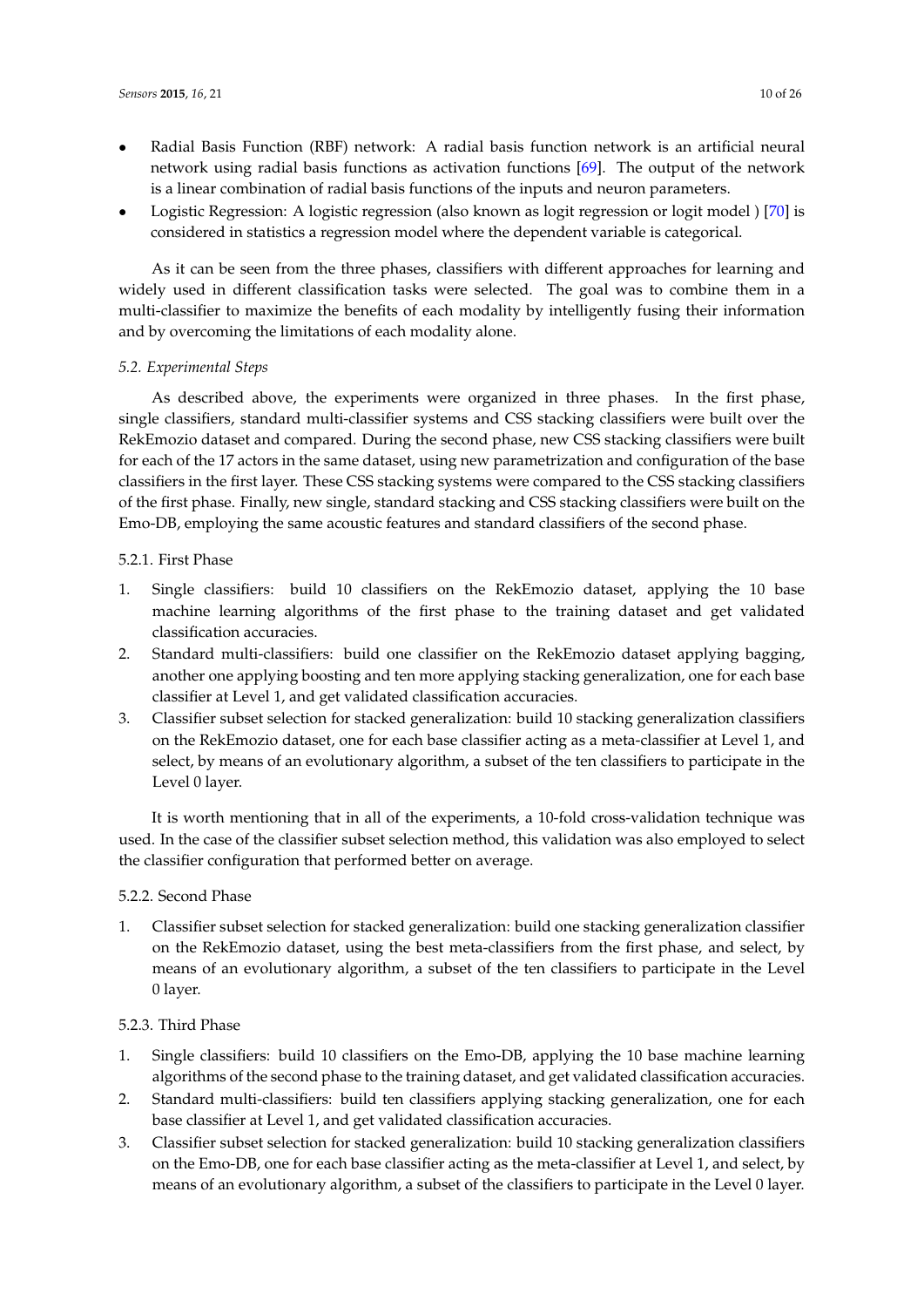In all of the experiments, 10-fold cross-validation [\[71\]](#page-25-16) was applied to get a validated classification accuracy (well-classified rate), and this accuracy has been the criterion to define the fitness of an individual, inside the evolutionary algorithm.

For classifier subset selection, the selected EDA algorithm was EBNA, with Algorithm B [\[72\]](#page-25-17) for structural learning of the Bayesian network. Population size *N* was set to 50 individuals, representing 50 combinations of classifiers; the number *S* of selected individuals at each generation was 20 (40% of the population size); and the maximum number of generations of new individuals was set to 10.

#### *5.4. Obtained Results Analysis*

The main measure that has been used in this study to evaluate classification methods was the accuracy. The accuracy reflects how many times the emotions are recognized, comparing this to the metadata stored in the RekEmozio and Emo-DB datasets. Accuracy is expressed as a percentage with respect to the total of the recordings.

## **6. Results and Discussion**

#### *6.1. First Phase*

Table [2](#page-10-0) presents the results obtained for each of the 17 actors in the first phase when a single classification is applied for categorical emotion recognition, in addition to the mean values and standard deviation (SD) of each classifier in the last two rows. The best accuracies obtained per actor are highlighted in bold. The results suggest that SVM is the classifier that performs better when the single classifier method is applied, as for 13 of the 17 actors, the SVM classifier obtains the best results compared to the rest of the single classifiers, and its mean value is 6.43 percentage points higher than the second mean value. Only BN and RandomF get the better accuracies than SVM in the single classification, in the case of two actors for each one. The best accuracy (73.79%) is achieved for the actor P1. The rest of best accuracies for each actor range from 41.82% (P8) to 68.93% (P6).

<span id="page-10-0"></span>**Table 2.** First phase. Accuracy percentages for each person using single classifiers. Mean and SD rows denote the average and standard deviation for each classifier considering all of the actors. BN, Bayesian network; NBT, naive Bayes tree; OneR, one rule; RIPPER, repeated incremental pruning to produce error reduction; RandomF, random forest.

|                 | BN     | C4.5   | <b>KNN</b> | <b>KStar</b> | <b>NBT</b> | <b>NB</b> | OneR   | <b>RIPPER</b> | RandomF | <b>SVM</b> |
|-----------------|--------|--------|------------|--------------|------------|-----------|--------|---------------|---------|------------|
| <b>P1</b>       | 69.90% | 64.08% | 65.05%     | 54.37%       | 55.34%     | 61.17%    | 53.40% | 48.54%        | 64.08%  | 73.79%     |
| P <sub>2</sub>  | 58.25% | 45.63% | 49.51%     | 36.89%       | 44.66%     | 39.81%    | 34.95% | 46.60%        | 53.40%  | 66.02%     |
| P <sub>3</sub>  | 46.60% | 45.63% | 49.51%     | 36.89%       | 44.66%     | 39.81%    | 34.95% | 46.60%        | 34.95%  | 53.40%     |
| P4              | 59.22% | 43.69% | 39.81%     | 35.92%       | 43.69%     | 34.95%    | 45.63% | 33.01%        | 54.37%  | 59.22%     |
| P <sub>5</sub>  | 52.43% | 42.72% | 41.75%     | 36.89%       | 54.37%     | 49.51%    | 42.72% | 48.54%        | 52.43%  | 68.93%     |
| <b>P6</b>       | 53.40% | 48.54% | 46.60%     | 38.83%       | 56.31%     | 38.83%    | 43.69% | 46.60%        | 63.11%  | 66.99%     |
| P7              | 42.72% | 33.98% | 32.04%     | 25.24%       | 41.75%     | 37.86%    | 38.83% | 38.83%        | 50.49%  | 45.63%     |
| P8              | 18.18% | 29.09% | 29.09%     | 20.91%       | 29.09%     | 19.09%    | 12.73% | 12.73%        | 26.36%  | 41.82%     |
| P9              | 44.55% | 43.64% | 37.27%     | 33.64%       | 40.00%     | 38.18%    | 30.00% | 36.36%        | 43.64%  | 52.73%     |
| P <sub>10</sub> | 54.55% | 43.64% | 50.91%     | 26.36%       | 52.73%     | 55.45%    | 30.00% | 41.82%        | 58.18%  | 64.55%     |
| <b>P11</b>      | 56.36% | 42.73% | 37.27%     | 28.18%       | 50.00%     | 43.64%    | 38.18% | 42.73%        | 55.45%  | 54.55%     |
| P <sub>12</sub> | 44.55% | 32.73% | 37.27%     | 27.27%       | 31.82%     | 27.27%    | 38.18% | 39.09%        | 37.27%  | 45.45%     |
| P <sub>13</sub> | 44.55% | 40.91% | 33.64%     | 35.45%       | 44.55%     | 27.27%    | 45.45% | 42.73%        | 50.91%  | 61.82%     |
| P <sub>14</sub> | 64.55% | 51.82% | 37.27%     | 31.82%       | 54.55%     | 35.45%    | 40.00% | 45.45%        | 60.00%  | 56.36%     |
| P <sub>15</sub> | 51.82% | 53.64% | 53.64%     | 37.27%       | 52.73%     | 40.91%    | 40.00% | 57.27%        | 62.73%  | 62.73%     |
| P <sub>16</sub> | 58.18% | 48.18% | 47.27%     | 36.36%       | 50.00%     | 40.91%    | 43.64% | 54.55%        | 53.64%  | 59.09%     |
| <b>P17</b>      | 50.91% | 46.36% | 40.91%     | 23.64%       | 45.45%     | 37.27%    | 40.00% | 40.91%        | 53.64%  | 50.91%     |
| Mean            | 51.22% | 44.53% | 42.87%     | 33.29%       | 46.57%     | 39.26%    | 38.37% | 42.49%        | 51.45%  | 57.88%     |
| <b>SD</b>       | 10.98  | 7.91   | 8.83       | 7.57         | 7.69       | 9.72      | 8.52   | 9.51          | 10.13   | 8.69       |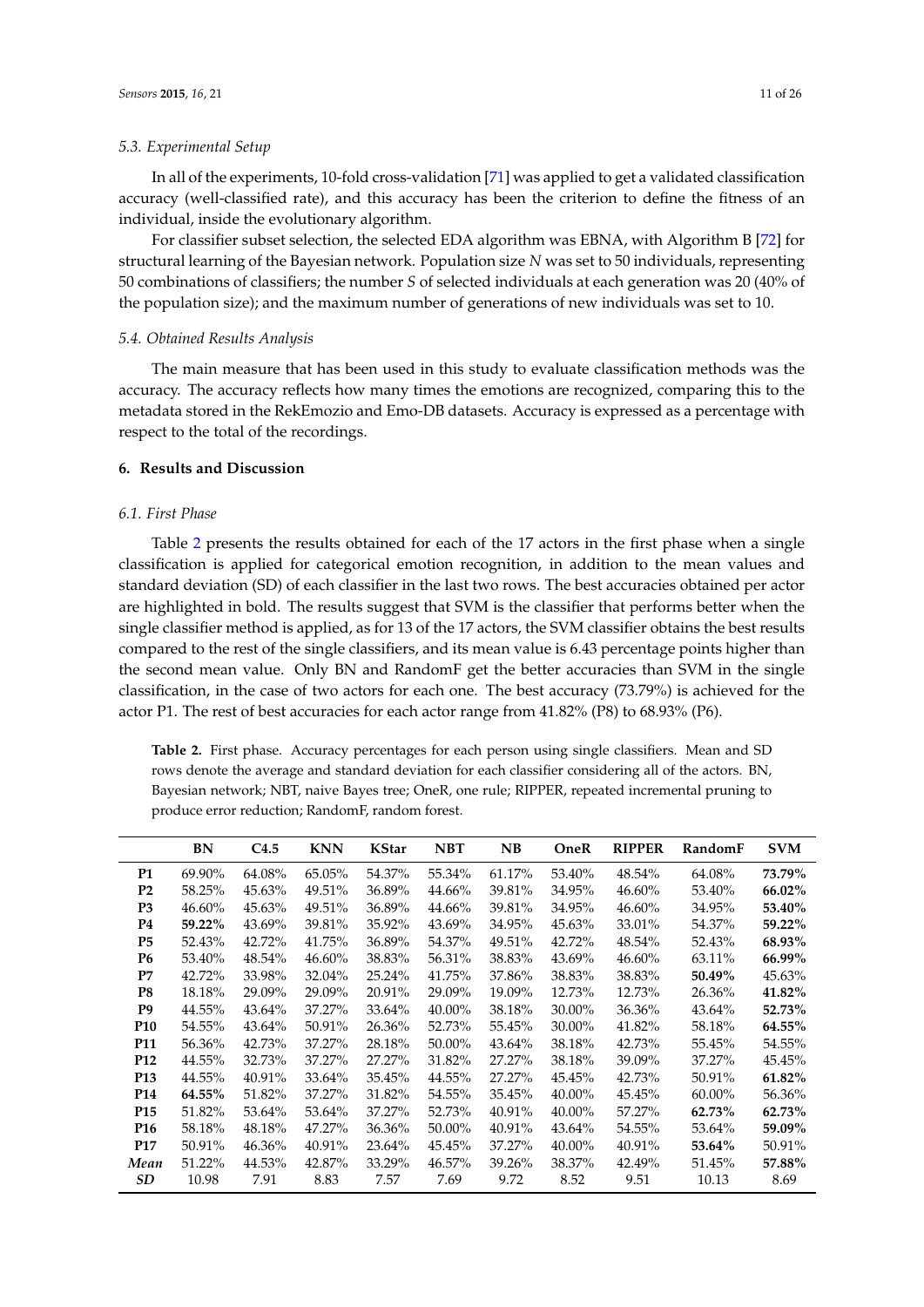|                 | BN     | C4.5   | <b>KNN</b> | KStar  | <b>NBT</b> | NB     | OneR   | <b>RIPPER</b> | RandomF | <b>SVM</b> | <b>Bagging</b> | <b>Boosting</b> |
|-----------------|--------|--------|------------|--------|------------|--------|--------|---------------|---------|------------|----------------|-----------------|
| <b>P1</b>       | 64.08% | 59.22% | 72.82%     | 57.28% | 67.96%     | 61.17% | 43.69% | 62.14%        | 66.99%  | 73.79%     | 65.05%         | 34.95%          |
| P <sub>2</sub>  | 47.57% | 54.37% | 42.72%     | 36.89% | 60.19%     | 47.57% | 36.89% | 49.51%        | 49.51%  | 52.43%     | 57.28%         | 30.10%          |
| P <sub>3</sub>  | 49.51% | 44.66% | 48.54%     | 41.75% | 46.60%     | 58.25% | 45.63% | 46.60%        | 52.43%  | 49.51%     | 49.51%         | 35.92%          |
| <b>P4</b>       | 49.51% | 48.54% | 41.75%     | 33.98% | 53.40%     | 45.63% | 39.81% | 42.72%        | 50.49%  | 44.66%     | 55.34%         | 33.01%          |
| P <sub>5</sub>  | 51.46% | 45.63% | 48.54%     | 32.04% | 55.34%     | 50.49% | 41.75% | 52.43%        | 55.34%  | 55.34%     | 54.37%         | 32.04%          |
| <b>P6</b>       | 59.22% | 56.31% | 53.40%     | 42.72% | 59.22%     | 54.37% | 55.34% | 54.37%        | 59.22%  | 55.34%     | 52.43%         | 32.04%          |
| P7              | 46.60% | 33.98% | 41.75%     | 39.81% | 46.60%     | 44.66% | 37.86% | 41.75%        | 46.60%  | 40.78%     | 48.54%         | 37.86%          |
| P8              | 31.82% | 23.64% | 30.91%     | 24.55% | 29.09%     | 25.45% | 19.09% | 20.91%        | 23.64%  | 24.55%     | 30.91%         | 17.27%          |
| P9              | 45.45% | 41.82% | 47.27%     | 36.36% | 49.09%     | 45.45% | 41.82% | 36.36%        | 50.91%  | 46.36%     | 50.91%         | 30.91%          |
| P <sub>10</sub> | 55.45% | 55.45% | 53.64%     | 40.91% | 56.36%     | 48.18% | 37.27% | 52.73%        | 60.91%  | 55.45%     | 54.55%         | 35.45%          |
| P <sub>11</sub> | 49.09% | 48.18% | 43.64%     | 39.09% | 49.09%     | 40.91% | 39.09% | 50.00%        | 55.45%  | 52.73%     | 58.18%         | 35.45%          |
| P <sub>12</sub> | 39.09% | 35.45% | 36.36%     | 20.91% | 38.18%     | 48.18% | 30.91% | 35.45%        | 35.45%  | 43.64%     | 47.27%         | 35.45%          |
| P <sub>13</sub> | 39.09% | 41.82% | 34.55%     | 30.91% | 42.73%     | 43.64% | 40.91% | 46.36%        | 40.91%  | 40.91%     | 44.55%         | 34.55%          |
| P <sub>14</sub> | 50.00% | 56.36% | 57.27%     | 40.91% | 63.64%     | 62.73% | 37.27% | 56.36%        | 60.00%  | 60.00%     | 44.55%         | 34.55%          |
| P <sub>15</sub> | 44.55% | 57.27% | 50.91%     | 40.91% | 57.27%     | 52.73% | 37.27% | 50.91%        | 56.36%  | 59.09%     | 60.91%         | 36.36%          |
| P <sub>16</sub> | 55.45% | 45.45% | 49.09%     | 40.91% | 50.00%     | 49.09% | 40.00% | 48.18%        | 54.55%  | 48.18%     | 56.36%         | 32.73%          |
| P <sub>17</sub> | 41.82% | 44.55% | 38.18%     | 38.18% | 46.36%     | 44.55% | 36.36% | 43.64%        | 43.64%  | 50.00%     | 43.64%         | 30.91%          |
| Mean            | 48.22% | 46.63% | 46.55%     | 37.54% | 51.24%     | 48.41% | 38.88% | 46.50%        | 50.73%  | 50.16%     | 51.43%         | 32.91%          |
| SD              | 7.44   | 9.05   | 9.33       | 7.53   | 9.04       | 8.08   | 6.82   | 8.96          | 9.86    | 9.86       | 7.53           | 4.32            |

<span id="page-11-0"></span>**Table 3.** First phase. Accuracy percentages for each person using stacking and bagging and boosting multi-classifiers. Mean and SD rows denote the average and standard deviation for each standard multi-classifier considering all of the actors.

The performance of the standard multi-classifiers systems for all of the actors in the first phase is presented in Table [3,](#page-11-0) with mean and SD values in the last two rows. In the first 10 columns, the results obtained by the stacked generalization method with the single classifiers as meta classifiers are presented. In addition, the accuracy achieved by the bagging and boosting multi-classifiers are shown in the last two columns. The best results per actor are marked in bold. In contrast to single classifiers, there is no meta classifier that performs much better than the others. This is evident looking at their mean values, with four classifiers in the range from 50.16% to 51.43%, showing low differences between them. For seven actors, the best accuracies are reached using the bagging multi-classifier; RandomF gets the best accuracies for five actors, SVM for four actors, NBT for three actors, BN for two actors, and NB and RIPPER get the best accuracy for one actor each. This happens because in some cases, there are several meta-classifiers that get the best accuracies for a given actor (for example, P5). On the other hand, for 14 actors, the worst results are obtained with the boosting multi-classifier. Compared to the results from the single classifiers in Table [2,](#page-10-0) only for three of the 17 actors (P3, P11 and P12) are improvements achieved on their best classification results using multi-classifiers. For the rest of the actors, the accuracies are lower when compared to single classifiers.

The results reached by CSS stacking classifiers in the first phase are shown in Table [4,](#page-12-0) including their mean and SD values. If we focus on the highlighted values, which correspond to the best accuracies for each of the actors, the SVM classifier achieves the best scores, on average, when it is used as a meta classifier (an increase of 2.22 percentage points over the second one) and for 13 actors. The other actors obtained best accuracies with C4.5, NBT, NB and RIPPER meta-classifiers. In general, the best accuracies are improved using the CSS stacking classification method against the standard multi-classifiers. Besides, if we compared the results from CSS stacking with the best accuracies achieved by the single classifiers, 13 of the 17 actors obtain higher classification results. This point is clearly demonstrated in Table [5,](#page-12-1) where the best accuracies obtained per actor are presented for each of the classification methods, including single classifiers, multi-classifiers (boosting, bagging and stacking) and CSS stacking classifiers. In addition, two columns are presented that show the differences obtained when comparing the best accuracies achieved by multi-classifiers against the single classifiers (Differences\_1), and the ones obtained by the CSS stacking classifiers against the best between the single and multi-classifiers (Differences\_2).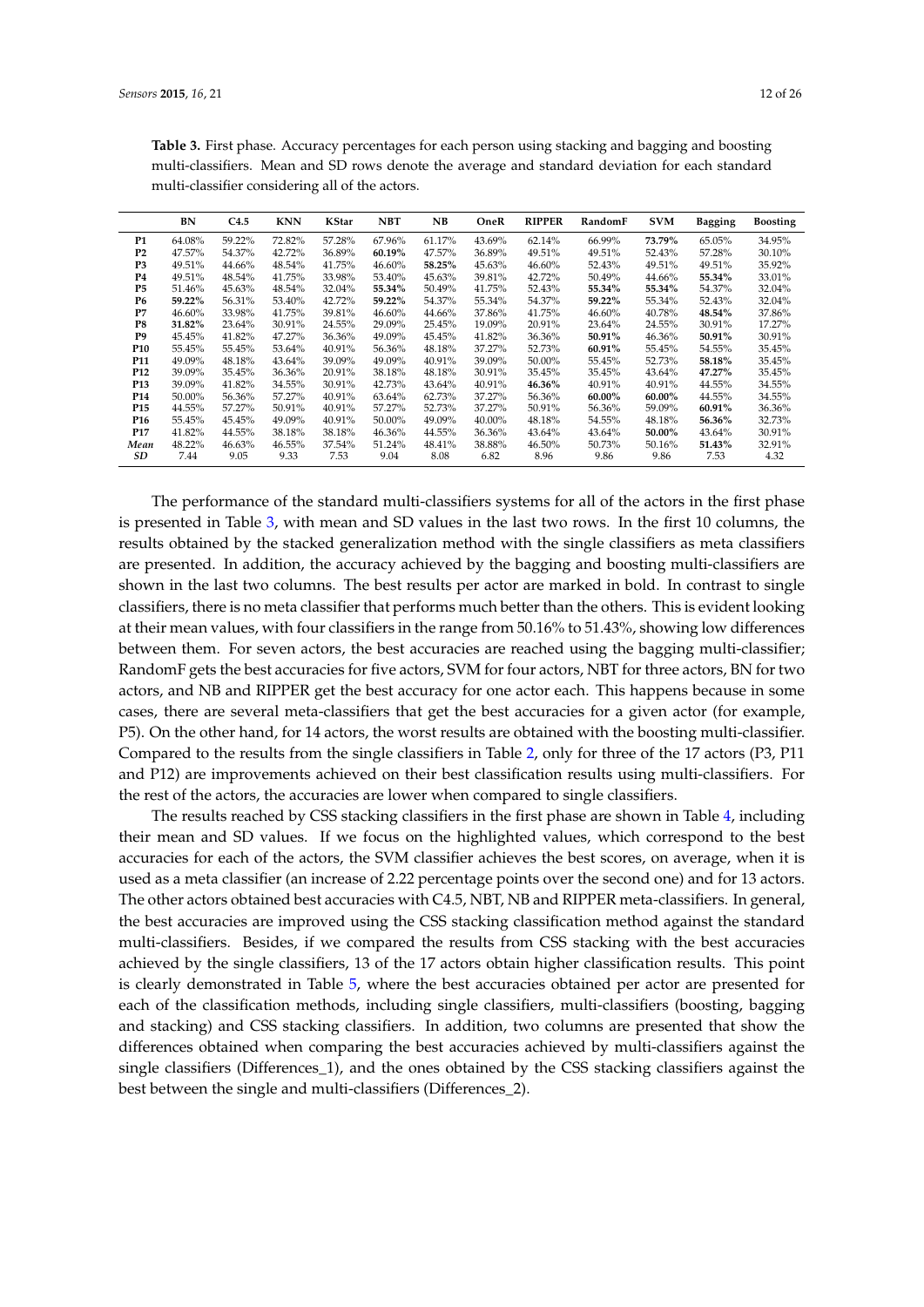| BN     | C <sub>4.5</sub> | <b>KNN</b> | <b>KStar</b> | <b>NBT</b> | NB     | OneR   | <b>RIPPER</b> | RandomF | <b>SVM</b> |
|--------|------------------|------------|--------------|------------|--------|--------|---------------|---------|------------|
| 71.84% | 70.87%           | 73.79%     | 72.82%       | 68.93%     | 70.87% | 44.66% | 68.93%        | 71.84%  | 73.79%     |
| 66.02% | 70.87%           | 73.79%     | 72.82%       | 60.19%     | 70.87% | 36.89% | 68.93%        | 71.84%  | 73.79%     |
| 57.28% | 70.87%           | 73.79%     | 72.82%       | 65.05%     | 70.87% | 45.63% | 68.93%        | 71.84%  | 73.79%     |
| 55.34% | 60.19%           | 51.46%     | 53.40%       | 51.46%     | 62.14% | 39.81% | 51.46%        | 59.22%  | 61.17%     |
| 55.34% | 63.11%           | 57.28%     | 49.51%       | 51.46%     | 62.14% | 42.72% | 58.25%        | 62.14%  | 65.05%     |
| 64.08% | 66.99%           | 59.22%     | 58.25%       | 50.49%     | 54.37% | 57.28% | 60.19%        | 66.02%  | 59.22%     |
| 51.46% | 47.57%           | 51.46%     | 41.75%       | 39.81%     | 51.46% | 37.86% | 47.57%        | 50.49%  | 52.43%     |
| 30.91% | 34.55%           | 35.45%     | 30.00%       | 43.64%     | 34.55% | 26.36% | 33.64%        | 33.64%  | 32.73%     |
| 48.18% | 50.91%           | 48.18%     | 47.27%       | 46.36%     | 45.45% | 42.73% | 47.27%        | 50.00%  | 54.55%     |
| 58.18% | 60.91%           | 58.18%     | 56.36%       | 45.45%     | 60.91% | 37.27% | 61.82%        | 60.91%  | 60.91%     |
| 53.64% | 53.64%           | 54.55%     | 54.55%       | 46.36%     | 55.45% | 41.82% | 50.91%        | 56.36%  | 60.00%     |
| 34.55% | 49.09%           | 45.45%     | 42.73%       | 32.73%     | 49.09% | 40.91% | 41.82%        | 49.09%  | 51.82%     |
| 47.27% | 59.09%           | 51.82%     | 54.55%       | 52.73%     | 52.73% | 40.91% | 52.73%        | 50.91%  | 59.09%     |
| 50.91% | 62.73%           | 64.55%     | 59.09%       | 55.45%     | 64.55% | 38.18% | 64.55%        | 63.64%  | 66.36%     |
| 58.18% | 62.73%           | 59.09%     | 59.09%       | 50.00%     | 60.91% | 37.27% | 59.09%        | 59.09%  | 63.64%     |
| 55.45% | 50.91%           | 59.09%     | 53.64%       | 44.55%     | 60.00% | 40.91% | 52.73%        | 56.36%  | 60.91%     |
| 48.18% | 50.91%           | 52.73%     | 45.45%       | 45.45%     | 49.09% | 37.27% | 44.55%        | 48.18%  | 54.55%     |
| 53.34% | 58.00%           | 57.05%     | 54.36%       | 50.01%     | 57.38% | 40.50% | 54.90%        | 57.74%  | 60.22%     |
| 9.57   | 9.34             | 9.73       | 10.87        | 8.40       | 9.26   | 5.75   | 9.63          | 9.55    | 9.37       |
|        |                  |            |              |            |        |        |               |         |            |

<span id="page-12-0"></span>**Table 4.** First phase. Accuracy percentages for each person applying CSS stacking with the EDA classification method. Mean and SD rows denote the average and standard deviation for each classifier working as meta classifiers and considering all of the actors.

The results from Table [5](#page-12-1) show that using multi-classifiers does not outperform the classification accuracies in this classification problem. Nevertheless, when applying the CSS stacking classification method, the improvements are noticeable for many of the actors. As is detailed in the last column Differences<sub>2</sub>, 11 actors outperform the best accuracies when compared to the ones obtained with the single and multi-classifiers, giving a mean increase of 1.48 percentage points. The highest improvement is achieved by the actor P3, which increases the accuracy by 15.54 percentage points. The rest of the improvements are in the range from 0.91 to 7.77 points. In addition, two of the actors (P1 and P6) reached the same best accuracy with no significant improvements, and there are four cases (P5, P8, P10 and P13) where the single classifiers reach the best accuracies. A comparison of the best accuracies obtained per actor for each of the classification methods is presented in Figure [4.](#page-13-0)

<span id="page-12-1"></span>**Table 5.** First phase. Best accuracy per person by using each classification method. Improvements comparing the best accuracy from multi-classifiers (bagging, boosting and stacking) against single classifiers are presented in the Differences\_1 column. In addition, the improvements between the CSS stacking with EDA and the best accuracy from both single and standard multi-classifiers are shown in the Differences 2 column. Mean and SD rows denote the average and standard deviation for each classification method and the type of differences considering all of the actors. Differences are expressed in percentage points.

|                 | Single | <b>Bagging</b> | <b>Boosting</b> | <b>Stacking</b> | Differences 1 | <b>CSS Stacking</b> | Differences_2 |
|-----------------|--------|----------------|-----------------|-----------------|---------------|---------------------|---------------|
| <b>P1</b>       | 73.79% | 65.05%         | 34.95%          | 73.79%          | 0.00          | 73.79%              | 0.00          |
| P <sub>2</sub>  | 66.02% | 57.28%         | 30.10%          | 60.19%          | $-5.83$       | 73.79%              | $+7.77$       |
| P <sub>3</sub>  | 53.40% | 49.51%         | 35.92%          | 58.25%          | $+4.85$       | 73.79%              | $+15.54$      |
| P4              | 59.22% | 55.34%         | 33.01%          | 53.40%          | $-3.88$       | 62.14%              | $+2.92$       |
| P5              | 68.93% | 54.37%         | 32.04%          | 55.34%          | $-13.59$      | 65.05%              | $-3.88$       |
| <b>P6</b>       | 66.99% | 52.43%         | 32.04%          | 59.22%          | $-7.77$       | 66.99%              | 0.00          |
| P7              | 50.49% | 48.54%         | 37.86%          | 46.60%          | $-1.95$       | 52.43%              | $+1.94$       |
| P8              | 41.82% | 30.91%         | 17.27%          | 31.82%          | $-10.00$      | 35.45%              | $-6.37$       |
| P9              | 52.73% | 50.91%         | 30.91%          | 50.91%          | $-1.82$       | 54.55%              | $+1.82$       |
| <b>P10</b>      | 64.55% | 54.55%         | 35.45%          | 60.91%          | $-3.64$       | 61.82%              | $-2.73$       |
| <b>P11</b>      | 56.36% | 58.18%         | 35.45%          | 55.45%          | $+1.82$       | 60.00%              | $+1.82$       |
| <b>P12</b>      | 45.45% | 47.27%         | 35.45%          | 48.18%          | $+2.73$       | 51.82%              | $+3.64$       |
| P <sub>13</sub> | 61.82% | 44.55%         | 34.55%          | 46.36%          | $-15.45$      | 59.09%              | $-2.73$       |
| P <sub>14</sub> | 64.55% | 44.55%         | 34.55%          | 63.64%          | $-0.91$       | 66.36%              | $+1.82$       |
| P <sub>15</sub> | 62.73% | 60.91%         | 36.36%          | 59.09%          | $-1.82$       | 63.64%              | $+0.91$       |
| P <sub>16</sub> | 59.09% | 56.36%         | 32.73%          | 55.45%          | $-2.73$       | 60.91%              | $+1.82$       |
| <b>P17</b>      | 53.64% | 43.64%         | 30.91%          | 50.00%          | $-3.64$       | 54.55%              | $+0.91$       |
| Mean            | 58.92% | 51.43%         | 32.91%          | 54.62%          | $-3.74$       | 60.95%              | $+1.48$       |
| SD              | 8.30%  | 7.75%          | 4.45%           | 8.77%           | 5.28          | 9.33%               | 4.70          |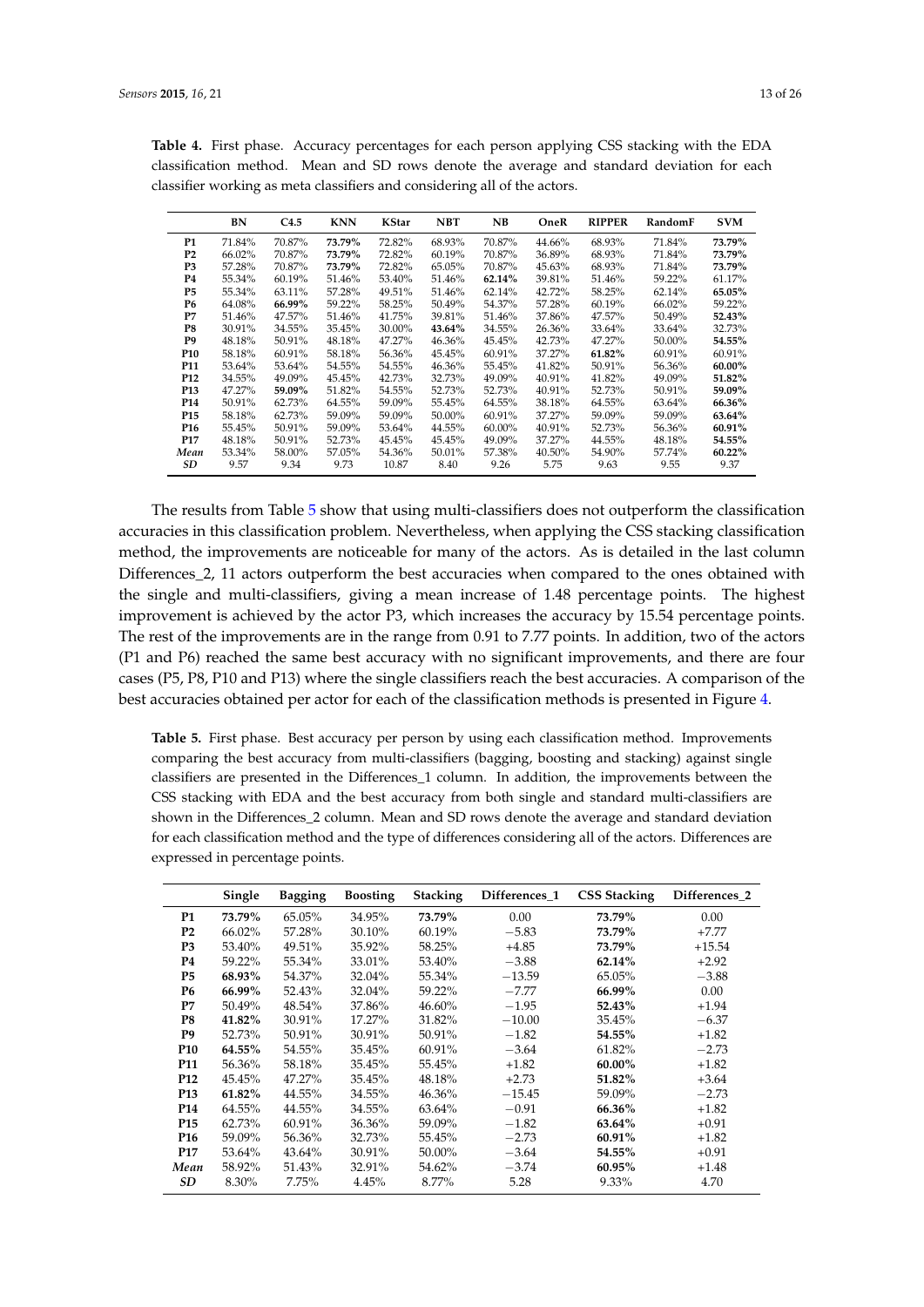<span id="page-13-0"></span>

**Figure 4.** First phase. Best accuracies per person considering single, multi-classifiers and CSS stacking with EDA classification methods.

Finally, we selected one of the classifiers as the meta classifier (SVM) for both stacking and CSS stacking classification methods and presented the results obtained per actor in Table [6](#page-13-1) and the mean and SD values at the end. The results prove that using the CSS stacking classification method, the recognition accuracy is outperformed for all of the actors, except for actor P1, in which no improvements are appreciated. The improvements using the CSS stacking classification method range from 3.88 to 24.27 percentage points, with an average improvement of 10.06 points.

<span id="page-13-1"></span>**Table 6.** First phase. Accuracies and improvements per person in percentage points comparing stacking and CSS stacking with EDA classification methods using SVM as the meta classifier. Mean and SD rows denote the average and standard deviation for each classification method and improvements considering all of the actors.

|                 | Stacking  | <b>CSS Stacking</b> | Improvements |
|-----------------|-----------|---------------------|--------------|
| P1              | 73.79%    | 73.79%              | 0.00         |
| P <sub>2</sub>  | 52.43%    | 73.79%              | $+21.36$     |
| P3              | 49.51%    | 73.79%              | $+24.27$     |
| <b>P4</b>       | 44.66%    | 61.17%              | $+16.50$     |
| P5              | 55.34%    | 65.05%              | $+9.71$      |
| P6              | 55.34%    | 59.22%              | $+3.88$      |
| P7              | 40.78%    | 52.43%              | $+11.65$     |
| P8              | 24.55%    | 32.73%              | $+8.18$      |
| P <sub>9</sub>  | 46.36%    | 54.55%              | $+8.18$      |
| P <sub>10</sub> | 55.45%    | $60.91\%$           | $+5.45$      |
| <b>P11</b>      | 52.73%    | 60.00%              | $+7.27$      |
| <b>P12</b>      | $43.64\%$ | 51.82%              | $+8.18$      |
| P <sub>13</sub> | 40.91%    | 59.09%              | $+18.18$     |
| P <sub>14</sub> | 60.00%    | 66.36%              | $+6.36$      |
| P <sub>15</sub> | 59.09%    | 63.64%              | $+4.55$      |
| P <sub>16</sub> | 48.18%    | 60.91%              | $+12.73$     |
| P <sub>17</sub> | 50.00%    | 54.55%              | $+4,55$      |
| Mean            | 50.16%    | 60.22%              | $+10.06$     |
| SD              | 10.14     | 9.64                | 6.42         |

Statistical Tests

According to [\[73\]](#page-25-18), we employed the Iman and Davenport test to detect statistical differences among the different classification paradigms. This test rejects the null hypothesis of equivalence between algorithms, since the *p*-value (0.000216) is lower than the *α*-value (0.1). Thus, Shaffer *post hoc* test is applied in order to find out which algorithms are distinctive among them. Table [7](#page-14-0) shows the statistical differences obtained. As can be seen, the new approach statistically outperforms the results obtained with the standard multi-classifier systems (*p*-value <0.01). It is worth mentioning that there were no significant differences between CSS stacking and the best single paradigm. This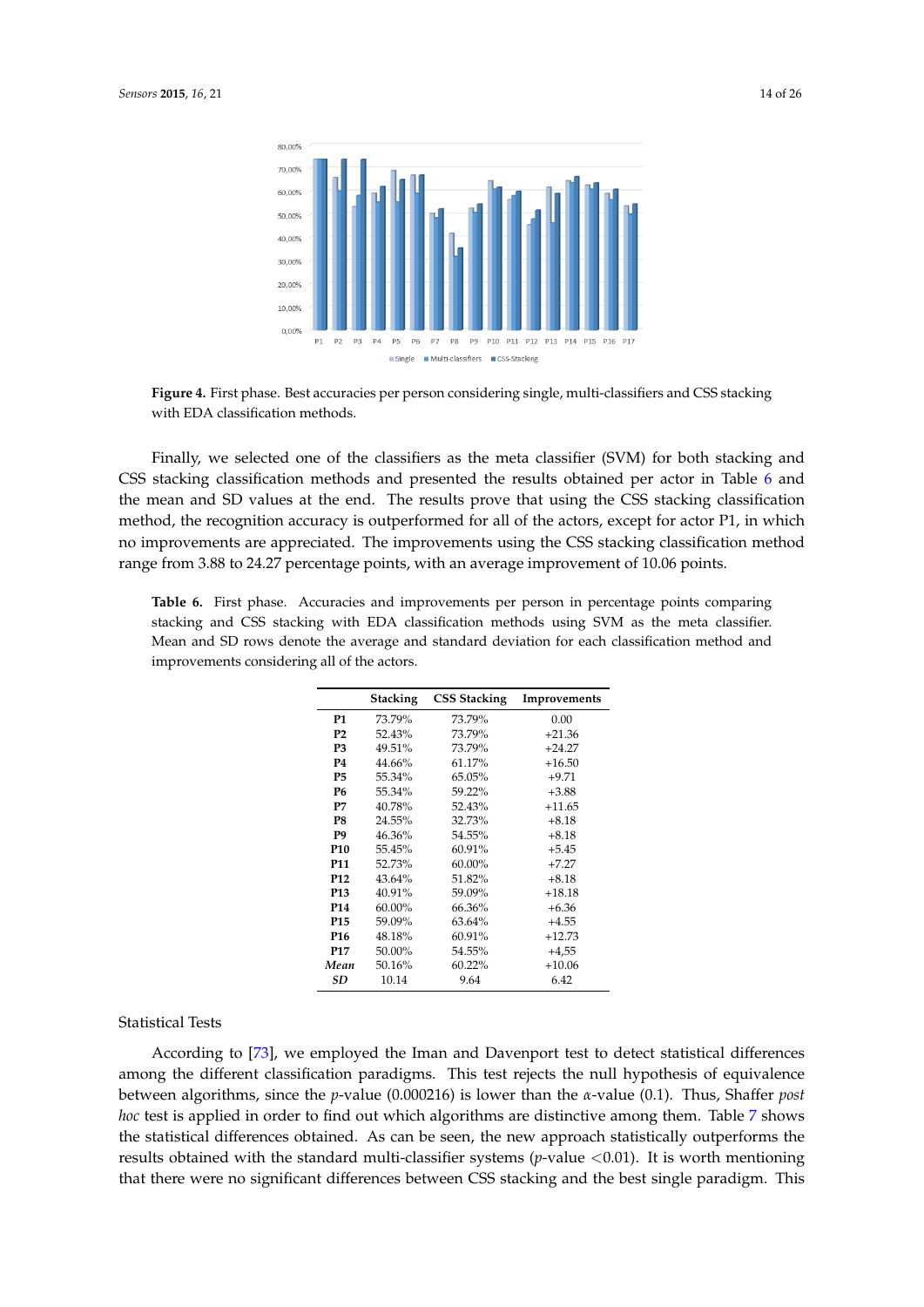is indeed due to the selection phase of the best approach among all of the single approaches used, before applying meta-classification, as explained in Section 4 of this paper.

<span id="page-14-0"></span>**Table 7.** First phase. *p*-values of the pair-wise comparison between CSS stacking and the other multi-classifiers.

| <b>Hypothesis</b>                                     | Adjusted $p$                                    |
|-------------------------------------------------------|-------------------------------------------------|
| CSS Stacking vs. Boosting<br>CSS Stacking vs. Bagging | 1.2094622076166072E-10<br>2.2567292727265824E-4 |
| CSS Stacking vs. Stacking                             | 0.004635715398394891                            |

If the comparison is done pair-wise, the new approach shows better accuracy than each of the single classifiers used. For instance, comparing the SVM single classifier (the best one) with the new approach obtained using SVM as the meta classifier, the new paradigm outperforms the single one in 11 up to 17 actors.

## *6.2. Second Phase*

Table [8](#page-14-1) presents the results obtained by the CSS stacking classification method during the second phase, in which eGeMAPS parameters and a new combination of base classifiers in the first layer were employed for classification. Besides, a comparison with the CSS stacking built in the first phase and the corresponding improvements achieved are also presented. Both CSS stacking classifiers were constructed using the SVM as the meta-classifier, as it was the best meta-classifier in the first phase. As can be seen, the integration in the first layer of new base classifiers that performed well as single classifiers (especially the MLP classifier) and the employment of the eGeMAPS acoustic parameters, which also demonstrated their efficiency when comparing the results of single classifiers in both phases, helped improve the results for most actors. The most appreciable improvements are given by the actors P13, P12 and P8, which outperformed the previous results in the first phase by 20.70, 20.26 and 16.62 percentage points, respectively. In global terms, the average accuracy of the CSS stacking classifiers of the second phase outperformed the mean accuracy of the first phase by 4.56 percentage points, which demonstrated the effectiveness of the eGeMAPS parameters and the new classifiers included in the first layer of the CSS stacking classifiers of the second phase.

<span id="page-14-1"></span>**Table 8.** Second phase. Accuracy percentages per actor for the CSS stacking classifier systems of the second phase (CSS stacking 2nd\_Phase) and the comparison with the CSS stacking classifiers of the first phase (CSS stacking 1st\_Phase). Mean and SD rows denote the average and standard deviation for each classifier for all of the actors.

|                 | <b>CSS Stacking 2nd Phase</b> | <b>CSS Stacking 1st_Phase</b> | <b>Differences</b> |
|-----------------|-------------------------------|-------------------------------|--------------------|
| <b>P1</b>       | 85.06%                        | 73.79%                        | $+11.27$           |
| <b>P2</b>       | 69.48%                        | 73.79%                        | $-4.31$            |
| P <sub>3</sub>  | 75.32%                        | 73.79%                        | $+1.53$            |
| <b>P4</b>       | 70.78%                        | 61.17%                        | $+9.61$            |
| <b>P5</b>       | $77.27\%$                     | 65.05%                        | $+12.22$           |
| <b>P6</b>       | 64.29%                        | 59.22%                        | $+5.07$            |
| P7              | 47.4%                         | 52.43%                        | $-5.03$            |
| P8              | 49.35%                        | 32.73%                        | $+16.62$           |
| P <sub>9</sub>  | 46.01%                        | 54.55%                        | $-8.54$            |
| P <sub>10</sub> | 73.38%                        | 60.91%                        | $+12.47$           |
| P11             | 66.88%                        | 60.00%                        | $+6.88$            |
| P <sub>12</sub> | 72.08%                        | 51.82%                        | $+20.26$           |
| P <sub>13</sub> | 79.87%                        | 59.09%                        | $+20.78$           |
| P <sub>14</sub> | 61.69%                        | 66.36%                        | $-4.67$            |
| P <sub>15</sub> | 59.09%                        | 63.64%                        | $-4.55$            |
| P <sub>16</sub> | 46.1%                         | 60.91%                        | $-14.81$           |
| <b>P17</b>      | 57.14%                        | 54.55%                        | $+2.59$            |
| Mean            | 64.78%                        | 60.22%                        | $+4.56$            |
| SD              | 12.34                         | 9.94                          | 10.46              |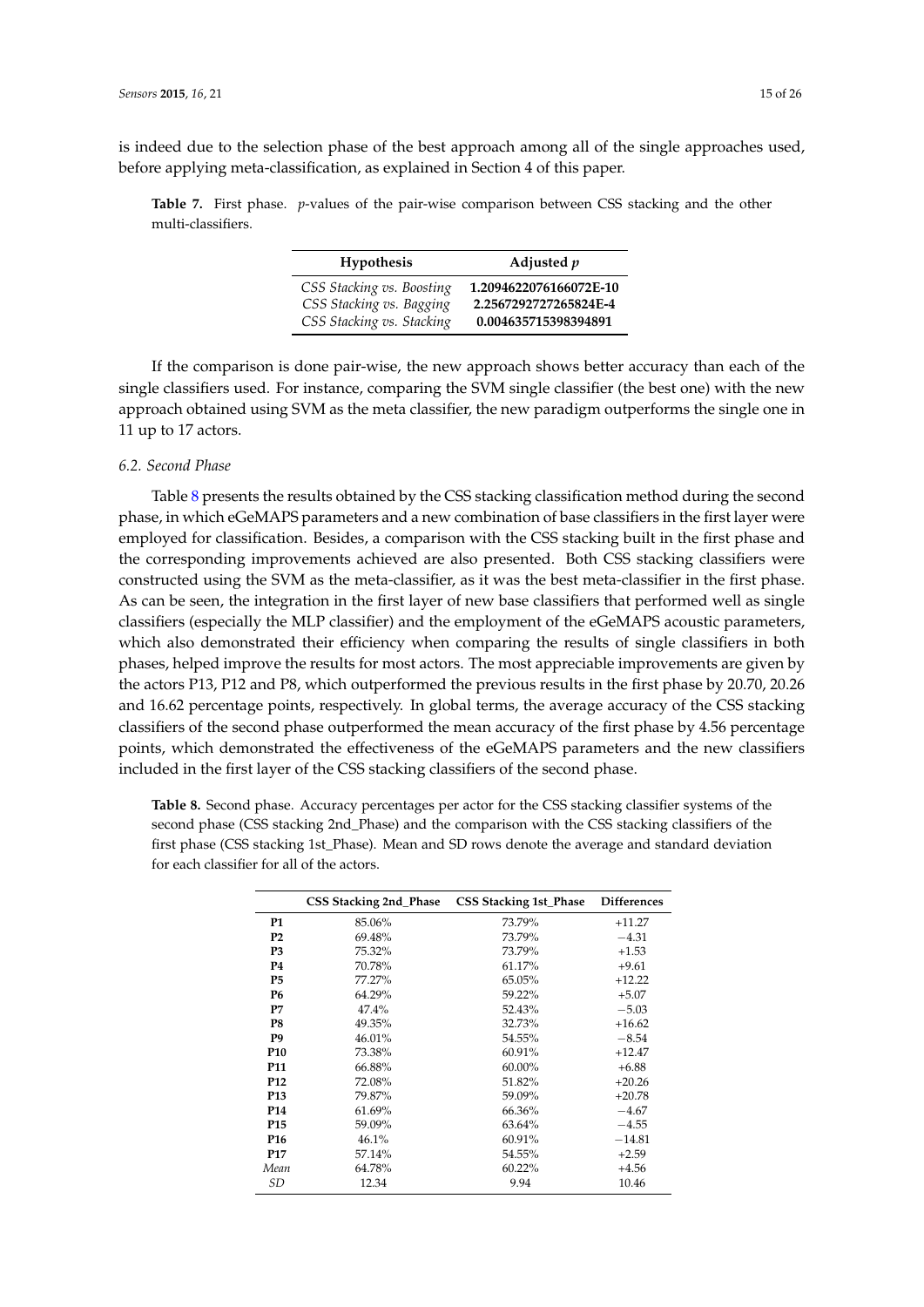In Appendix A, the confusion matrices scored by the CSS stacking classifiers in the second phase are presented for all of the actors.

#### *6.3. Third Phase*

In the third phase, ten classifiers were built for each of the classification systems (single, standard stacking and CSS stacking) employed on the Emo-DB. In Table [9,](#page-15-0) the results of the three best classifiers of each system are shown. The best result of the three classification systems is highlighted in bold per actor. Interestingly, MLP, RandomF and SVM are the best three classifiers for each of the classification systems.

Looking at the results, only for the A5 and A9 actors, the single classifier (RandomF) system scored the best accuracies; 80.00% and 82.14%, respectively, whilst the standard stacking classifiers achieved the worst results. However, the CSS stacking systems outperformed the results of single and standard stacking classifiers for the rest of the actors. The best result is achieved by the A2 actor, which scored an accuracy of 96.55% when the SVM acted as the meta-classifier. On average, the CSS stacking classifier with the SVM acting as the meta-classifier reached higher results, obtaining a mean of 82.45% accuracy for all of the actors. Considering that the human perception rate for the Emo-DB was set to 84% [\[43\]](#page-24-9), this mean value of 82.45% can be seen as a promising result. Moreover, this score outperforms the results of other works in the literature over the Emo-DB, like the scores obtained in [\[43](#page-24-9)[,74\]](#page-25-19), which reached accuracies of 79% and 77%, respectively, although these works analyzed the whole database and used different machine learning algorithms and audio features. The overall results demonstrate the good performance of the CSS stacking classification paradigm and confirms the robustness of this classification system to deal with the emotion recognition in speech over several conditions and datasets.

|                |            | Single  |            |            | <b>Standard Stacking</b> |            | <b>CSS Stacking</b> |         |            |  |
|----------------|------------|---------|------------|------------|--------------------------|------------|---------------------|---------|------------|--|
|                | <b>MLP</b> | RandomF | <b>SVM</b> | <b>MLP</b> | RandomF                  | <b>SVM</b> | <b>MLP</b>          | RandomF | <b>SVM</b> |  |
| A1             | 79.59%     | 73.46%  | 77.55%     | 63.26%     | 71.42%                   | $61.22\%$  | 79.59%              | 81.63%  | 79.59%     |  |
| A2             | 94.82%     | 87.93%  | 86.20%     | 79.31%     | 89.65%                   | 72.41%     | 93.10%              | 94.83%  | 96.55%     |  |
| A <sub>3</sub> | 74.41%     | 62.79%  | $67.44\%$  | 62.79%     | 67.44%                   | 62.79%     | 74.42%              | 74.42%  | 76.74%     |  |
| A4             | 84.21%     | 84.21%  | 81.57%     | 68.42%     | 71.05%                   | 68.42%     | 89.47%              | 84.21%  | 86.84%     |  |
| A5             | 63.63%     | 80.00%  | 72.72%     | 56.36%     | 65.45%                   | 54.54%     | 67.27%              | 72.73%  | 78.18%     |  |
| A6             | 77.14%     | 74.28%  | 80.00%     | 71.42%     | 68.57%                   | 68.57%     | 82.86%              | 82.86%  | 82.86%     |  |
| A7             | 78.68%     | 75.40%  | 72.13%     | 67.21%     | 70.49%                   | 65.57%     | 77.05%              | 80.33%  | 78.69%     |  |
| A8             | 78.26%     | 75.36%  | 78.26%     | 73.91%     | 76.81%                   | 78.26%     | 82.61%              | 86.96%  | 85.51%     |  |
| A <sub>9</sub> | 67.85%     | 82.14%  | 66.07%     | 69.64%     | 71.42%                   | 64.28%     | 76.79%              | 75.00%  | 75.00%     |  |
| A10            | 74.64%     | 83.09%  | 76.05%     | 73.23%     | 71.83%                   | 76.05%     | 83.10%              | 80.28%  | 84.51%     |  |
| Mean           | 77.32%     | 77.87%  | 75.80%     | 68.55%     | 72.41%                   | 67.21%     | 80.63%              | 81.32%  | 82.45%     |  |
| SD             | 8.52       | 7.17    | 6.28       | 6.56       | 6.76                     | 7.13       | 7.41                | 6.57    | 6.33       |  |

<span id="page-15-0"></span>**Table 9.** Third phase. Accuracy percentages per actor for the best three classifiers of each system built on the Berlin Emotional Speech database (Emo-DB). Mean and SD rows represent the average and standard deviation considering all of the actors.

In Appendix A, the confusion matrices scored by the CSS stacking system with the SVM classifier acting as the meta-classifier are presented for all of the actors.

#### **7. Conclusions and Future Work**

Enabling computers the ability to recognize human emotions is an emergent research area. Continuing the authors' previous work on the topic, in this article, different classification approaches have been presented and compared for the speech emotion recognition task. The experimentation was divided into three main phases, which differ from each other in: (1) the speech parametrization; (2) the base classifiers used to construct the classification systems; and (3) the dataset employed.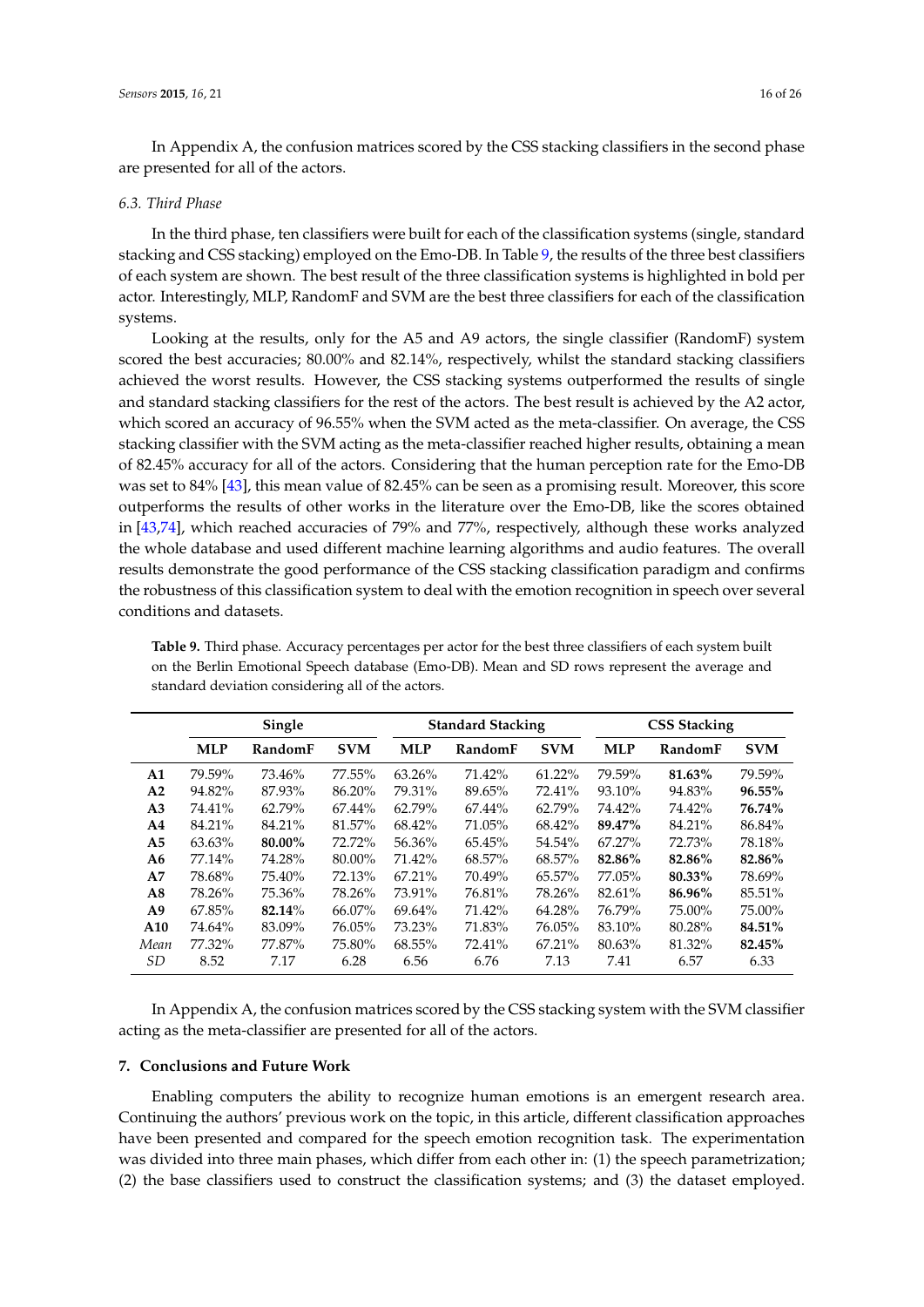The experiments were performed over the RekEmozio and Emo-DB datasets, which contain audio recordings in Basque, Spanish and German from several actors. As the emotional annotation in both datasets was performed using categories, the statistical approach was also turned into a categorical classification problem.

In the first phase, 10 single classifiers, 12 multi-classifiers (bagging, boosting and standard stacking generalization) and 10 final CSS stacking classifiers with the EDA classification method were built, evaluated and compared to each other. For single classifiers, the SVM became the best classifier among the ten algorithms employed, as it obtained the best accuracy for 13 of the 17 actors. If we focus on the performance of multi-classifiers, in most cases, they did not achieve better results compared to single classifiers. In addition, it is noticeable that although bagging was the classifier that reached the best results in most cases, it performed better only for seven of the 17 actors. The best accuracies for multi-classifiers ranged between 31.82% and 73.79%.

In comparison, the CSS stacking multi-classifier with EDA achieved higher accuracies than the single and multi-classifiers in most cases. Table [5](#page-12-1) shows that, except for four out of 17 actors, CSS stacking with EDA outperformed the results of all of the other single and multi-classifiers tested in the first phase of this work. Furthermore, these results were statistically significant when comparing pair-wise with the other multi-classifiers. Therefore, it can be concluded from this first phase that multi-classifiers based on the CSS stacking method with EDA are a promising approach for emotion recognition in speech.

With regard to the second phase, a new parametrization based on the eGeMAPS acoustic parameters in addition to new base classifiers was employed to construct new CSS stacking classifiers using the best meta-classifier of the first phase. These new CSS stacking classifiers were compared to the CSS stacking classifiers from the first phase, in order to evaluate the impact of the new parameters and base classifiers included. The results from Table [8](#page-14-1) concluded that the new configuration of the CSS stacking classifiers of the second phase outperformed the results obtained in the first phase in most cases. This demonstrated the good performance of the acoustic parameters and the new base classifiers employed in the second phase.

Finally, the third phase was focused on constructing single, standard stacking and CSS stacking classifiers for each of the actors in the well-known and freely-available Emo-DB. The results confirmed the good performance of the CSS stacking classifier system, which improved the accuracies obtained by the other classification systems for all actors, except two.

A future work for this research will be to perform new experiments on different databases, such as the Belfast naturalistic emotion database [\[10\]](#page-22-8), the Vera am Mittag German audio-visual emotional speech database [\[75\]](#page-25-20) and the FAUAibo Emotion Corpus [\[76\]](#page-25-21), which include spontaneous speech, and the Berlin Database of Emotional Speech [\[12\]](#page-23-1) and EMOVO[\[77\]](#page-25-22) databases, in order to test out the efficiency of the presented new classification paradigm in other dataset conditions and domains. Besides, new standard classifiers will be explored, and a combination of data from several databases will be used with the aim of building speaker- and language-independent classification systems.

**Acknowledgments:** This research work was partially funded by the Spanish Ministry of Economy and Competitiveness (Project TIN2014-52665-C2-1-R) and by the Department of Education, Universities and Research of the Basque Government (Grants IT395-10 and IT313-10). Egokituz Laboratory of HCI for Special Needs, Galan research group and Robotika eta Sistema Autonomoen Ikerketa Taldea (RSAIT) are part of the Basque Advanced Informatics Laboratory (BAILab) unit for research and teaching supported by the University of the Basque Country (UFI11/45). The authors would like to thank Karmele López de Ipiña and Innovae Vision S.L. for giving permission to use RekEmozio database for this research.

**Author Contributions:** The current research was completed through the collaboration of all of the authors. Aitor Álvarez was the team leader and responsible for the speech processing part, selecting and extracting the features to be classified from the speech utterances. Basilio Sierra managed the machine learning part, training and evaluating the classifiers used for the project. Andoni Arruti helped with the audio analysis and with designing the new classification paradigm. Juan-Miguel López-Gil worked preparing the RekEmozio and Emo-DB and provided the state of the art to the team. Nestor Garay-Vitoria completed the state of the art, helped in the data and results interpretation and guided the focus of the article writing.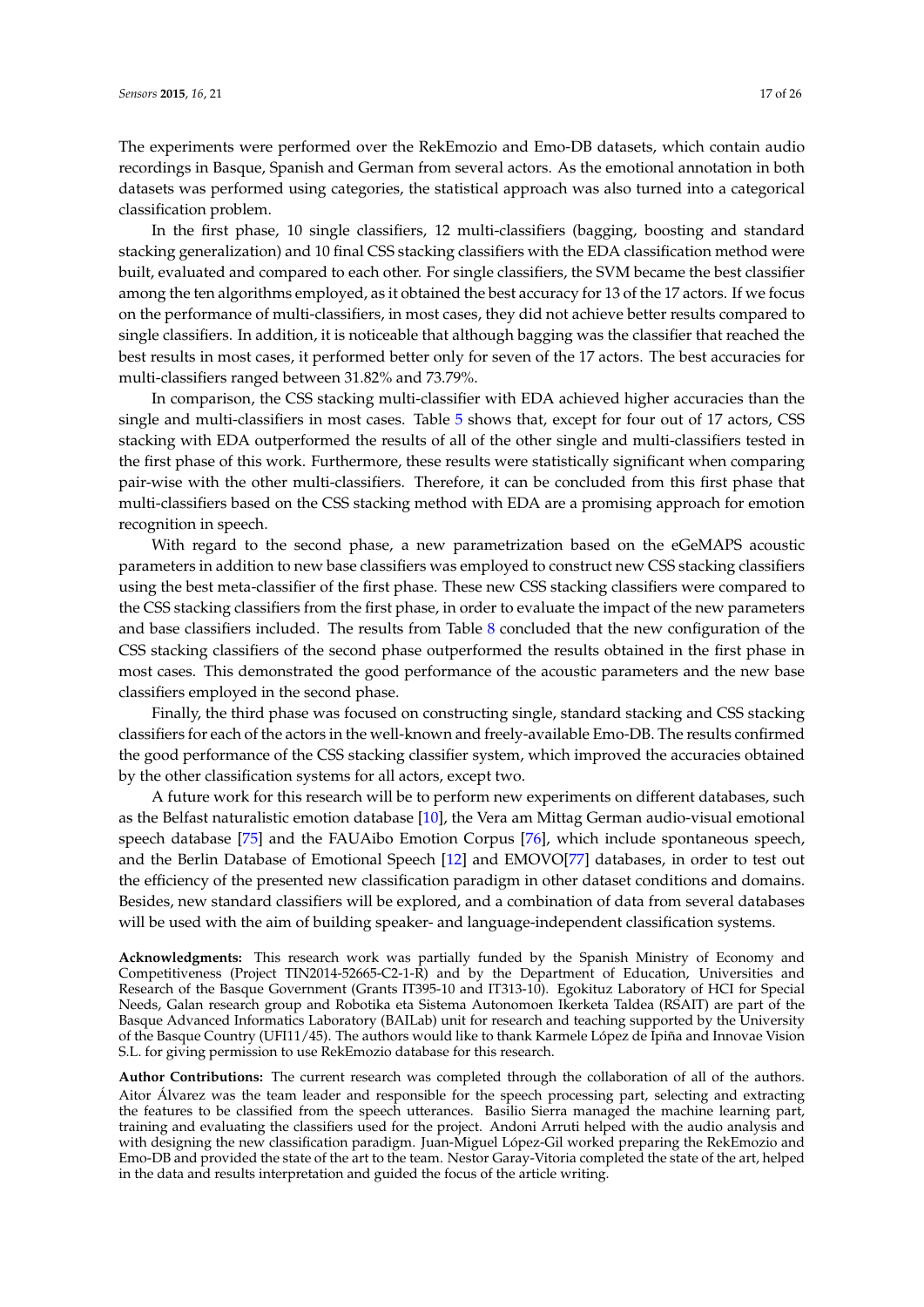**Conflicts of Interest:** The authors declare no conflict of interest.

#### **Appendix**

## *Confusion Matrices for the CSS Stacking Classification Method of the Second and Third Phases*

In this Appendix, one table per actor is presented, in which the confusion matrices obtained by the CSS stacking classifiers of the second and third phases are detailed. First, the confusion matrices from the RekEmozio database are shown from Tables [A1](#page-4-0) to [A17.](#page-20-0) Results of the Emo-DB are then presented from Tables [A18](#page-20-1) to [A27.](#page-22-10)

**Table A1.** P1 actor confusion matrix from the RekEmozio dataset in the second phase.

|          | Sadness | Fear | Joy      |   | Anger Surprise Disgust |    | Neutral |
|----------|---------|------|----------|---|------------------------|----|---------|
| Sadness  | 19      |      |          |   |                        |    |         |
| Fear     |         | 20   | $\theta$ |   |                        |    |         |
| Joy      |         | 0    | 18       | 3 |                        |    |         |
| Anger    |         |      |          |   |                        |    |         |
| Surprise |         |      | 3        |   |                        |    |         |
| Disgust  |         |      | $\theta$ |   |                        | 20 |         |
| Neutral  |         |      |          |   |                        |    | 20      |

**Table A2.** P2 actor confusion matrix from the RekEmozio dataset in the second phase.

|          | <b>Sadness</b> | Fear     | Joy          |    | Anger Surprise Disgust | Neutral |
|----------|----------------|----------|--------------|----|------------------------|---------|
| Sadness  | 16             |          | $\Box$       |    |                        |         |
| Fear     |                | 20       | $\mathbf{0}$ |    |                        |         |
| Joy      |                | $\Omega$ | 17           |    | З                      |         |
| Anger    |                |          | 3            | 19 |                        |         |
| Surprise |                |          |              |    | 13                     |         |
| Disgust  |                |          |              |    | З                      |         |
| Neutral  |                |          |              |    |                        | 12      |

**Table A3.** P3 actor confusion matrix from the RekEmozio dataset in the second phase.

|          | Sadness | Fear Joy |          |    | Anger Surprise Disgust Neutral |    |    |
|----------|---------|----------|----------|----|--------------------------------|----|----|
| Sadness  | 18      |          |          |    |                                |    |    |
| Fear     |         | 18       | $\theta$ |    |                                |    |    |
| Joy      |         | 0        | 10       | 8  |                                |    |    |
| Anger    |         |          | 8        | 14 |                                |    |    |
| Surprise |         |          |          |    | 16                             |    |    |
| Disgust  |         |          |          |    | 0                              | 16 | З  |
| Neutral  |         |          |          |    |                                |    | 18 |

**Table A4.** P4 actor confusion matrix from the RekEmozio dataset in the second phase.

|          |          |    |          |    | Sadness Fear Joy Anger Surprise Disgust Neutral |    |    |
|----------|----------|----|----------|----|-------------------------------------------------|----|----|
| Sadness  | 21       |    | $\theta$ |    |                                                 |    |    |
| Fear     | $\theta$ | 16 | 5        |    |                                                 |    |    |
| Joy      | $\theta$ | 4  | 12       |    |                                                 |    |    |
| Anger    | 0        |    | 4        | 13 |                                                 |    |    |
| Surprise | 0        |    | 2        |    | 14                                              |    |    |
| Disgust  | 0        |    |          |    | $\left( \right)$                                | 15 |    |
| Neutral  |          |    |          |    |                                                 |    | 18 |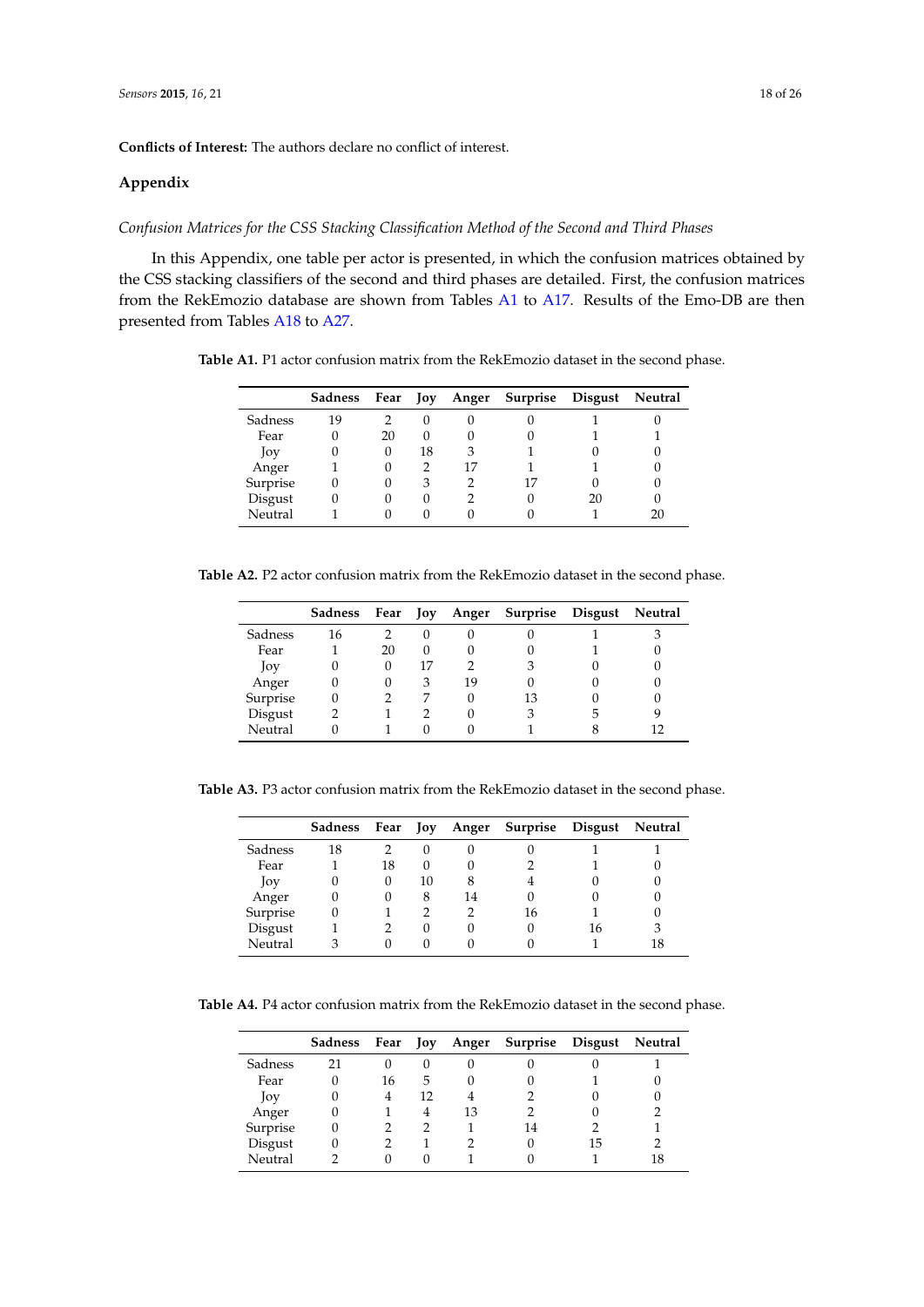|          |    |    |        |                  | Sadness Fear Joy Anger Surprise Disgust Neutral |  |
|----------|----|----|--------|------------------|-------------------------------------------------|--|
| Sadness  | 21 |    | $\cup$ | $\left( \right)$ |                                                 |  |
| Fear     |    | 15 | 2      |                  |                                                 |  |
| Joy      | O  |    | 13     | 5                |                                                 |  |
| Anger    |    |    |        | 17               |                                                 |  |
| Surprise |    |    |        | 5                | 16                                              |  |
| Disgust  |    |    |        | $\theta$         |                                                 |  |
| Neutral  |    |    |        |                  |                                                 |  |

**Table A5.** P5 actor confusion matrix from the RekEmozio dataset in the second phase.

**Table A6.** P6 actor confusion matrix from the RekEmozio dataset in the second phase.

|          | <b>Sadness</b> | Fear Joy |                  |   | Anger Surprise Disgust | Neutral |
|----------|----------------|----------|------------------|---|------------------------|---------|
| Sadness  | 20             |          |                  |   |                        |         |
| Fear     |                | 16       | $\left( \right)$ |   | З                      |         |
| Joy      |                |          | 16               |   |                        |         |
| Anger    |                | 5        | 3                | 8 | 3                      |         |
| Surprise |                | 6        | $\mathbf{U}$     |   | 14                     |         |
| Disgust  | 3              |          |                  | З |                        | 3       |
| Neutral  | 5              |          |                  |   |                        | 13      |

**Table A7.** P7 actor confusion matrix from the RekEmozio dataset in the second phase.

|          | Sadness | Fear Joy |          |   | Anger Surprise Disgust | Neutral |
|----------|---------|----------|----------|---|------------------------|---------|
| Sadness  | 10      | 3        | 0        |   |                        |         |
| Fear     |         | 8        | $\theta$ | 3 | 3                      |         |
| Joy      |         | 5        | 10       |   |                        |         |
| Anger    |         |          |          | 8 |                        |         |
| Surprise |         |          |          |   | 12                     |         |
| Disgust  | h       |          | $\Omega$ |   | 3                      |         |
| Neutral  |         |          |          |   |                        | 14      |

**Table A8.** P8 actor confusion matrix from the RekEmozio dataset in the second phase.

|          | <b>Sadness</b> | Fear | Joy |   | Anger Surprise Disgust | Neutral |
|----------|----------------|------|-----|---|------------------------|---------|
| Sadness  | 12             | 5    |     |   |                        |         |
| Fear     | 5              | 8    |     |   |                        |         |
| Joy      |                |      | 10  | 5 |                        |         |
| Anger    |                |      | 5   |   | 5                      |         |
| Surprise |                |      | 8   |   |                        |         |
| Disgust  |                |      |     |   |                        |         |
| Neutral  |                |      |     |   |                        | 15      |

**Table A9.** P9 actor confusion matrix from the RekEmozio dataset in the second phase.

|          | Sadness |    |   |   | Fear Joy Anger Surprise Disgust |    | Neutral |
|----------|---------|----|---|---|---------------------------------|----|---------|
| Sadness  | 12      | 5  |   |   |                                 |    |         |
| Fear     | 5       | b. |   |   |                                 | 10 |         |
| Joy      |         |    | 6 |   |                                 |    |         |
| Anger    |         |    |   |   |                                 |    |         |
| Surprise |         |    |   | 5 |                                 |    |         |
| Disgust  | 2       | 8  |   |   |                                 |    |         |
| Neutral  |         |    |   |   |                                 |    | 16      |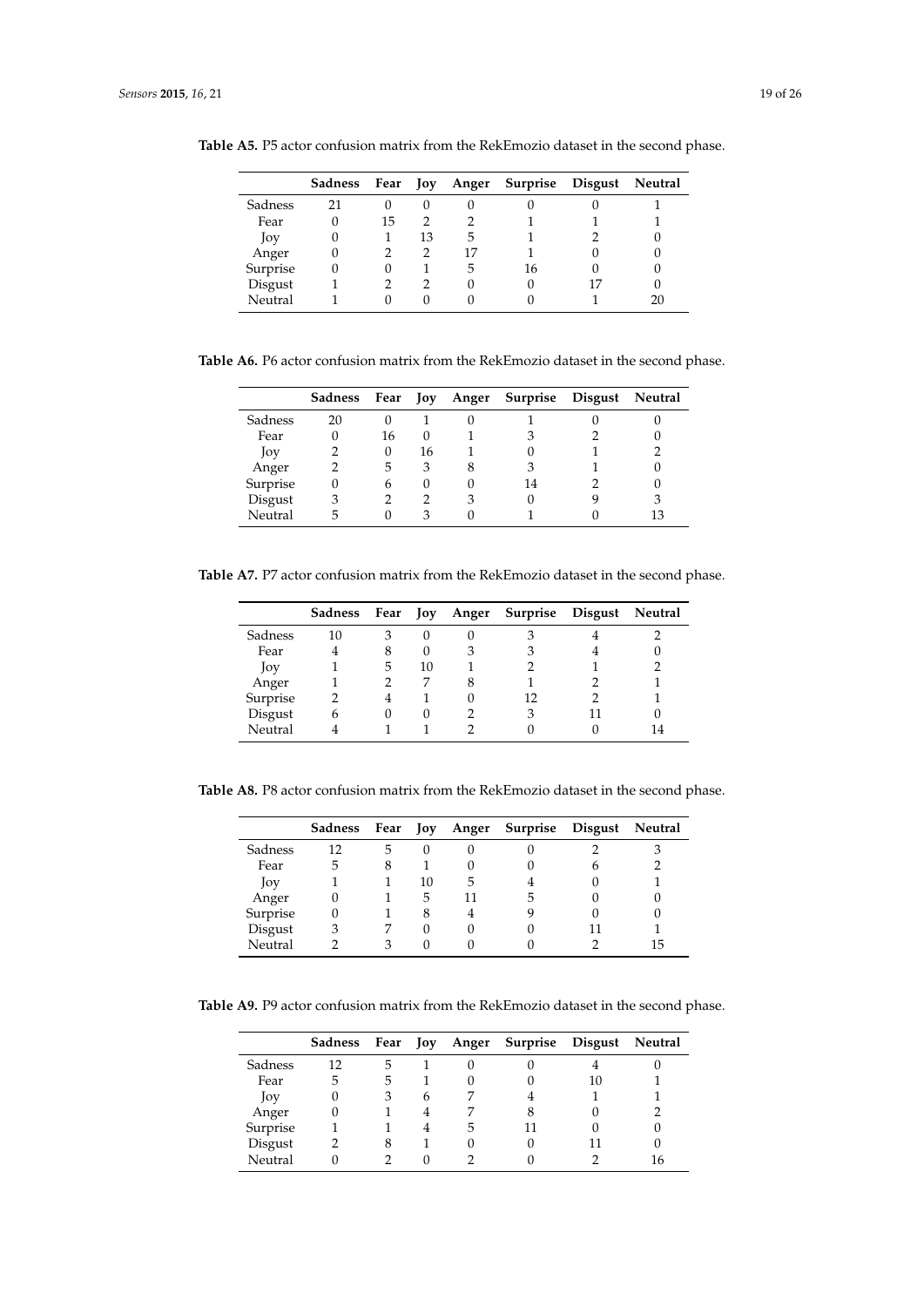|          |    |    |              |          | Sadness Fear Joy Anger Surprise Disgust Neutral |  |
|----------|----|----|--------------|----------|-------------------------------------------------|--|
| Sadness  | 19 |    | $\mathbf{0}$ | $\left($ |                                                 |  |
| Fear     | 0  | 16 |              |          |                                                 |  |
| Joy      | 0  |    | 12           |          |                                                 |  |
| Anger    | 0  |    | 3            | 16       |                                                 |  |
| Surprise |    |    |              | 0        | 19                                              |  |
| Disgust  | 0  |    | 3            |          |                                                 |  |
| Neutral  |    |    |              |          |                                                 |  |

**Table A10.** P10 actor confusion matrix from the RekEmozio dataset in the second phase.

**Table A11.** P11 actor confusion matrix from the RekEmozio dataset in the second phase.

|          | Sadness |    |    |    | Fear Joy Anger Surprise Disgust | Neutral |
|----------|---------|----|----|----|---------------------------------|---------|
| Sadness  | 20      |    | O  |    |                                 |         |
| Fear     |         | 14 |    |    |                                 |         |
| Joy      |         |    | 14 |    |                                 |         |
| Anger    |         |    | 4  | 13 |                                 |         |
| Surprise |         |    | 3  |    |                                 |         |
| Disgust  |         |    |    | 5  |                                 |         |
| Neutral  |         |    |    |    |                                 | 19      |

**Table A12.** P12 actor confusion matrix from the RekEmozio dataset in the second phase.

|          | Sadness | Fear Joy |          |    | Anger Surprise Disgust |   | Neutral |
|----------|---------|----------|----------|----|------------------------|---|---------|
| Sadness  | 20      | 0        | $\theta$ |    |                        |   |         |
| Fear     |         | 13       |          | O  |                        | h |         |
| Joy      | O       |          | 18       |    |                        |   |         |
| Anger    |         |          |          | 16 |                        |   |         |
| Surprise |         | 0        |          | 3  | 17                     |   |         |
| Disgust  |         | 3        | 0        |    |                        |   |         |
| Neutral  |         |          |          |    |                        |   | 16      |

**Table A13.** P13 actor confusion matrix from the RekEmozio dataset in the second phase.

|          | Sadness | Fear Joy |    |    | Anger Surprise Disgust |    | Neutral |
|----------|---------|----------|----|----|------------------------|----|---------|
| Sadness  | 20      |          |    |    |                        |    |         |
| Fear     |         | 17       |    |    |                        |    |         |
| Joy      |         |          | 18 |    |                        |    |         |
| Anger    |         |          |    | 20 |                        |    |         |
| Surprise |         |          |    |    |                        |    |         |
| Disgust  |         |          |    |    |                        | ר! |         |
| Neutral  |         |          |    |    |                        |    | 16      |

**Table A14.** P14 actor confusion matrix from the RekEmozio dataset in the second phase.

|          | Sadness      |    |    |    | Fear Joy Anger Surprise Disgust Neutral |    |     |
|----------|--------------|----|----|----|-----------------------------------------|----|-----|
| Sadness  |              |    |    |    |                                         |    |     |
| Fear     |              | 14 |    |    |                                         |    |     |
| Joy      |              |    | 14 |    |                                         |    |     |
| Anger    | $\mathbf{0}$ |    |    | 17 |                                         |    |     |
| Surprise | 0            |    | 10 | 3  |                                         |    |     |
| Disgust  | 5            |    | 0  |    |                                         | 14 |     |
| Neutral  |              |    |    |    |                                         |    | 1 G |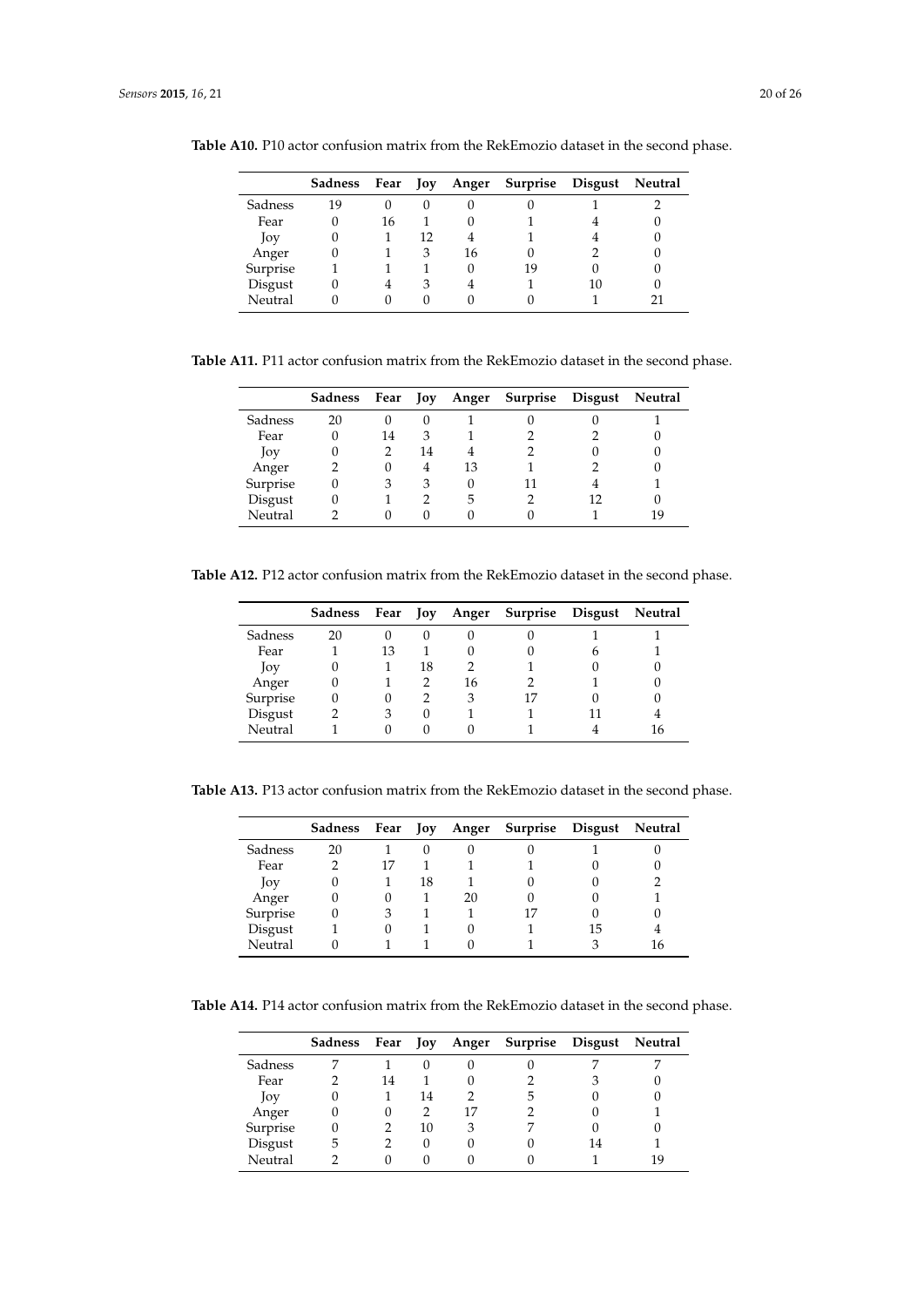|          |          |    |    |   | Sadness Fear Joy Anger Surprise Disgust Neutral |  |
|----------|----------|----|----|---|-------------------------------------------------|--|
| Sadness  | 10       | 0  |    |   |                                                 |  |
| Fear     | 3        | 14 |    |   |                                                 |  |
| Joy      | $\theta$ | O  | 16 | 3 | 3                                               |  |
| Anger    |          |    | 4  | 8 | 6                                               |  |
| Surprise |          | 0  | 5  | 3 | 13                                              |  |
| Disgust  |          |    |    |   |                                                 |  |
| Neutral  |          |    |    |   |                                                 |  |

**Table A15.** P15 actor confusion matrix from the RekEmozio dataset in the second phase.

**Table A16.** P16 actor confusion matrix from the RekEmozio dataset in the second phase.

|          | <b>Sadness</b> | Fear Joy     |   | Anger Surprise Disgust | Neutral |
|----------|----------------|--------------|---|------------------------|---------|
| Sadness  | 16             | 0            |   |                        |         |
| Fear     |                |              |   |                        |         |
| Joy      |                | 3            | 3 |                        |         |
| Anger    |                |              | 8 |                        |         |
| Surprise |                |              | 3 | 13                     |         |
| Disgust  |                | $\mathbf{0}$ |   |                        |         |
| Neutral  |                |              |   |                        |         |

<span id="page-20-0"></span>**Table A17.** P17 actor confusion matrix from the RekEmozio dataset in the second phase.

|          |   |   |   |                  | Sadness Fear Joy Anger Surprise Disgust Neutral |   |
|----------|---|---|---|------------------|-------------------------------------------------|---|
| Sadness  |   |   |   | $\left( \right)$ |                                                 | n |
| Fear     |   |   |   |                  |                                                 |   |
| Joy      |   |   |   | Q                | З                                               |   |
| Anger    |   | h |   |                  | 5                                               |   |
| Surprise |   |   | З |                  | 10                                              |   |
| Disgust  | 3 | 3 |   |                  | 5                                               |   |
| Neutral  |   |   |   |                  |                                                 |   |

<span id="page-20-1"></span>**Table A18.** A1 actor confusion matrix from the Emo-DB in the third phase.

|          | Sadness Fear Joy |              |  | Anger Surprise Disgust | Neutral |
|----------|------------------|--------------|--|------------------------|---------|
| Sadness  | 13               | 0            |  |                        |         |
| Fear     |                  |              |  |                        |         |
| Joy      |                  | 0            |  |                        |         |
| Anger    |                  | 0            |  |                        |         |
| Surprise |                  | $\mathbf{0}$ |  |                        |         |
| Disgust  |                  | $\mathbf{0}$ |  |                        |         |
| Neutral  |                  |              |  |                        |         |

**Table A19.** A2 actor confusion matrix from the Emo-DB in the third phase.

|          |    |          |   | Sadness Fear Joy Anger Surprise Disgust Neutral |  |
|----------|----|----------|---|-------------------------------------------------|--|
| Sadness  |    |          | U |                                                 |  |
| Fear     | 10 | $\theta$ | O |                                                 |  |
| Joy      |    |          |   |                                                 |  |
| Anger    |    |          | h |                                                 |  |
| Surprise |    |          |   |                                                 |  |
| Disgust  |    |          |   |                                                 |  |
| Neutral  |    |          |   |                                                 |  |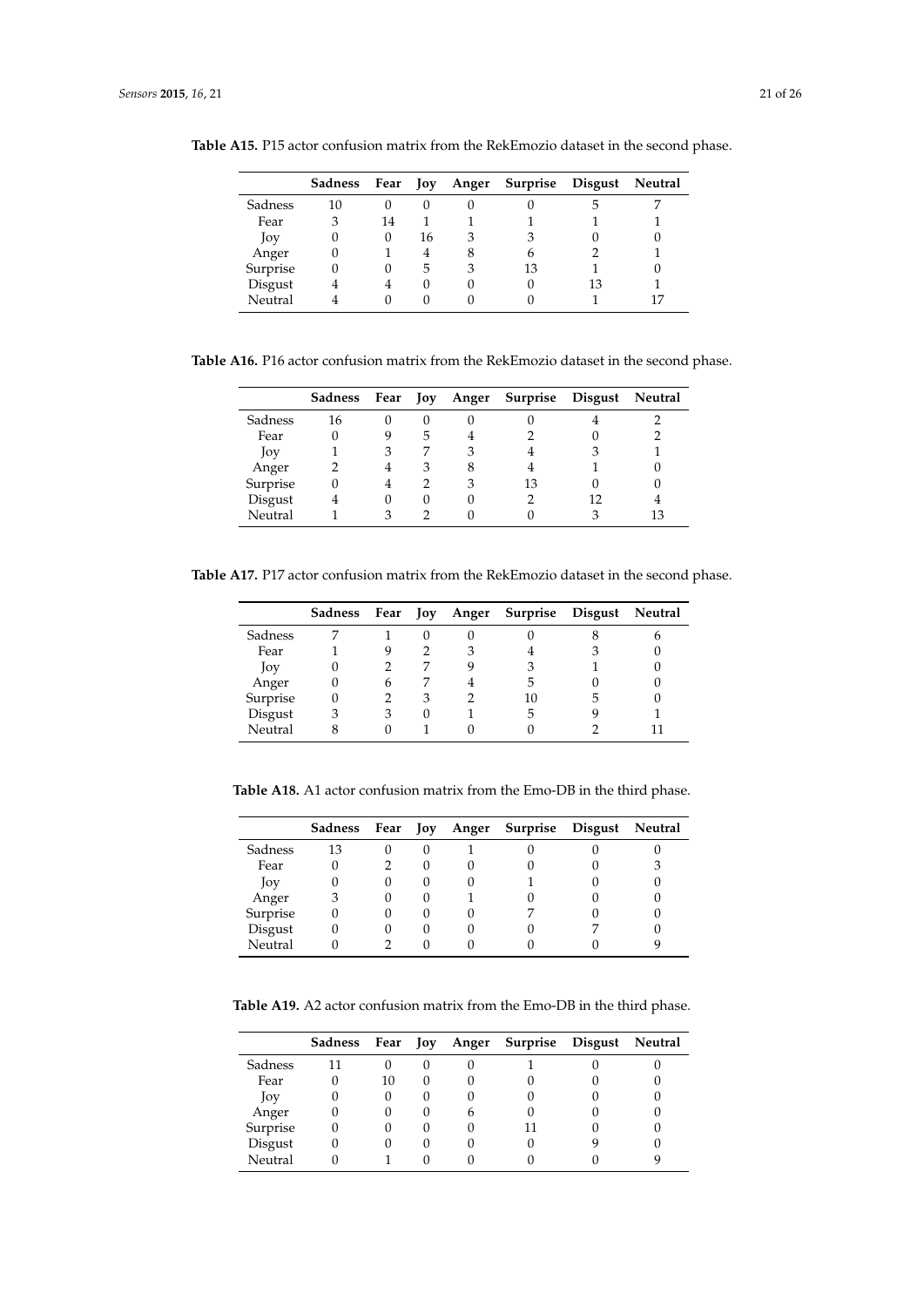|          |    |  | Sadness Fear Joy Anger Surprise Disgust Neutral |  |
|----------|----|--|-------------------------------------------------|--|
| Sadness  | 12 |  |                                                 |  |
| Fear     |    |  |                                                 |  |
| Joy      |    |  |                                                 |  |
| Anger    |    |  |                                                 |  |
| Surprise |    |  |                                                 |  |
| Disgust  |    |  |                                                 |  |
| Neutral  |    |  |                                                 |  |

**Table A20.** A3 actor confusion matrix from the Emo-DB in the third phase.

**Table A21.** A4 actor confusion matrix from the Emo-DB in the third phase.

|          | Sadness Fear Joy |  | Anger Surprise Disgust | Neutral |
|----------|------------------|--|------------------------|---------|
| Sadness  | 10               |  |                        |         |
| Fear     |                  |  |                        |         |
| Joy      |                  |  |                        |         |
| Anger    |                  |  |                        |         |
| Surprise |                  |  |                        |         |
| Disgust  |                  |  |                        |         |
| Neutral  |                  |  |                        |         |

**Table A22.** A5 actor confusion matrix from the Emo-DB in the third phase.

|          |              |              |    | Sadness Fear Joy Anger Surprise Disgust | Neutral |
|----------|--------------|--------------|----|-----------------------------------------|---------|
| Sadness  | 0            | $\cup$       |    |                                         |         |
| Fear     |              | O            |    |                                         |         |
| Joy      | 0            | $\theta$     |    |                                         |         |
| Anger    | 0            | $\mathbf{0}$ | 10 |                                         |         |
| Surprise | 0            | $\cup$       |    | h                                       |         |
| Disgust  | $\mathbf{0}$ | 0            |    |                                         |         |
| Neutral  |              |              |    |                                         |         |

**Table A23.** A6 actor confusion matrix from the Emo-DB in the third phase.

|          | Sadness Fear Joy |   |   | Anger Surprise Disgust | Neutral |
|----------|------------------|---|---|------------------------|---------|
| Sadness  | 12               | 0 |   |                        |         |
| Fear     |                  | 3 |   |                        |         |
| Joy      |                  | 0 |   |                        |         |
| Anger    |                  |   | 5 |                        |         |
| Surprise |                  |   |   |                        |         |
| Disgust  |                  |   |   |                        |         |
| Neutral  |                  |   |   |                        |         |

**Table A24.** A7 actor confusion matrix from the Emo-DB in the third phase.

|          |   |   |   | Sadness Fear Joy Anger Surprise Disgust Neutral |  |
|----------|---|---|---|-------------------------------------------------|--|
| Sadness  |   |   |   |                                                 |  |
| Fear     |   |   | U |                                                 |  |
| Joy      |   | h |   |                                                 |  |
| Anger    |   |   | 5 |                                                 |  |
| Surprise |   |   |   |                                                 |  |
| Disgust  | 0 |   |   |                                                 |  |
| Neutral  |   |   |   |                                                 |  |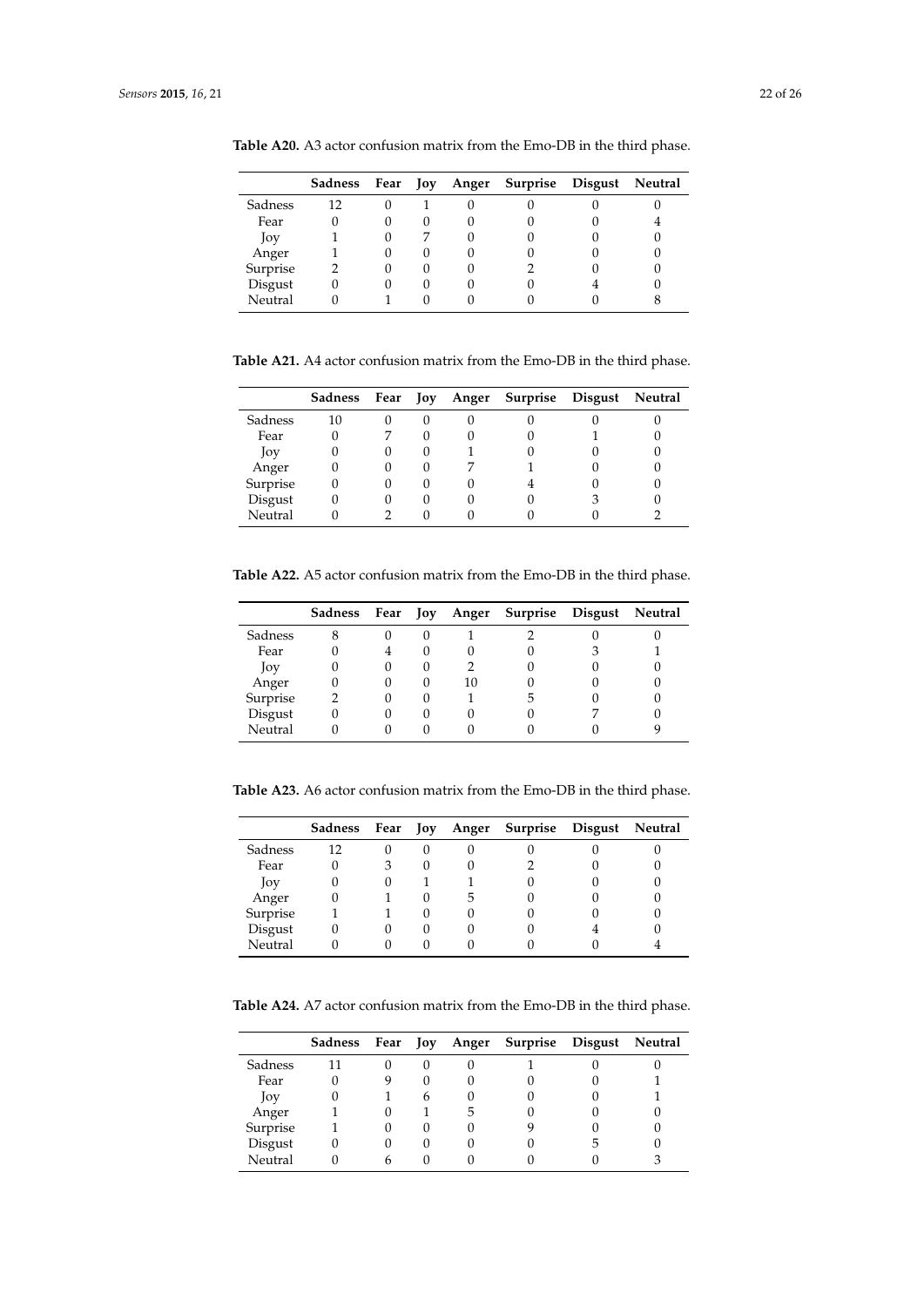|          | Sadness | Fear Joy |    | Anger Surprise Disgust | Neutral |
|----------|---------|----------|----|------------------------|---------|
| Sadness  | 16      |          |    |                        |         |
| Fear     |         |          |    |                        |         |
| Joy      |         | 0        |    |                        |         |
| Anger    |         | 0        | 10 |                        |         |
| Surprise | h       | 0        |    |                        |         |
| Disgust  |         | 0        |    |                        |         |
| Neutral  |         |          |    |                        |         |

**Table A25.** A8 actor confusion matrix from the Emo-DB in the third phase.

**Table A26.** A9 actor confusion matrix from the Emo-DB in the third phase.

|          | Sadness | Fear Joy      |   | Anger Surprise Disgust | Neutral |
|----------|---------|---------------|---|------------------------|---------|
| Sadness  | 11      | 0             |   |                        |         |
| Fear     |         |               |   |                        |         |
| Joy      |         | $\mathcal{O}$ |   |                        |         |
| Anger    |         | 0             | h |                        |         |
| Surprise |         | 0             |   |                        |         |
| Disgust  |         | 0             |   |                        |         |
| Neutral  |         |               |   |                        |         |

<span id="page-22-10"></span>**Table A27.** A10 actor confusion matrix from the Emo-DB in the third phase.

|          | Sadness |    |    | Fear Joy Anger Surprise Disgust | Neutral |
|----------|---------|----|----|---------------------------------|---------|
| Sadness  | 12      |    |    |                                 |         |
| Fear     |         | 12 |    |                                 |         |
| Joy      |         |    | 10 |                                 |         |
| Anger    |         |    |    |                                 |         |
| Surprise |         |    |    | 10                              |         |
| Disgust  |         |    |    | $\cup$                          |         |
| Neutral  |         |    |    |                                 |         |

## **References**

- <span id="page-22-0"></span>1. Albert, M. *Silent Messages*; Wadsworth: Belmont, CA, USA, 1971.
- <span id="page-22-1"></span>2. Lang, P.J. The emotion probe: Studies of motivation and attention. *Am. Psychol.* **1995**, *50*, 372.
- <span id="page-22-2"></span>3. Schuller, B.; Batliner, A.; Steidl, S.; Seppi, D. Recognising realistic emotions and affect in speech: State of the art and lessons learnt from the first challenge. *Speech Commun.* **2011**, *53*, 1062–1087.
- <span id="page-22-9"></span>4. Scherer, K.R. Vocal communication of emotion: A review of research paradigms. *Speech Commun.* **2003**, *40*, 227–256.
- <span id="page-22-3"></span>5. Scherer, K.R.; Johnstone, T.; Klasmeyer, G. Vocal expression of emotion. In *Handbook of Affective Sciences*; Oxford University Press: London, UK, 2003; pp. 433–456.
- <span id="page-22-4"></span>6. Ekman, P.; Friesen, W.V.; Press, C.P. *Pictures of Facial Affect*; Consulting Psychologists Press: Palo Alto, CA, USA, 1975.
- <span id="page-22-5"></span>7. Lefter, I.; Burghouts, G.B.; Rothkrantz, L.J. Recognizing stress using semantics and modulation of speech and gestures. *IEEE Trans. Affect. Comput.* **2015**, in press.
- <span id="page-22-6"></span>8. Eyben, F.; Scherer, K.; Schuller, B.; Sundberg, J.; André, E.; Busso, C.; Devillers, L.; Epps, J.; Laukka, P.; Narayanan, S.; *et al*. The Geneva minimalistic acoustic parameter set (GeMAPS) for voice research and affective computing. *IEEE Trans. Affect. Comput.* **2015**, in press.
- <span id="page-22-7"></span>9. Schuller, B.; Steidl, S.; Batliner, A.; Burkhardt, F.; Devillers, L.; Müller, C.; Narayanan, S. Paralinguistics in speech and language—State-of-the-art and the challenge. *Comput. Speech Lang.* **2013**, *27*, 4–39.
- <span id="page-22-8"></span>10. Cowie, R.; Douglas-Cowie, E.; Tsapatsoulis, N.; Votsis, G.; Kollias, S.; Fellenz, W.; Taylor, J.G. Emotion recognition in human-computer interaction. *IEEE Signal Process. Mag.* **2001**, *18*, 32–80.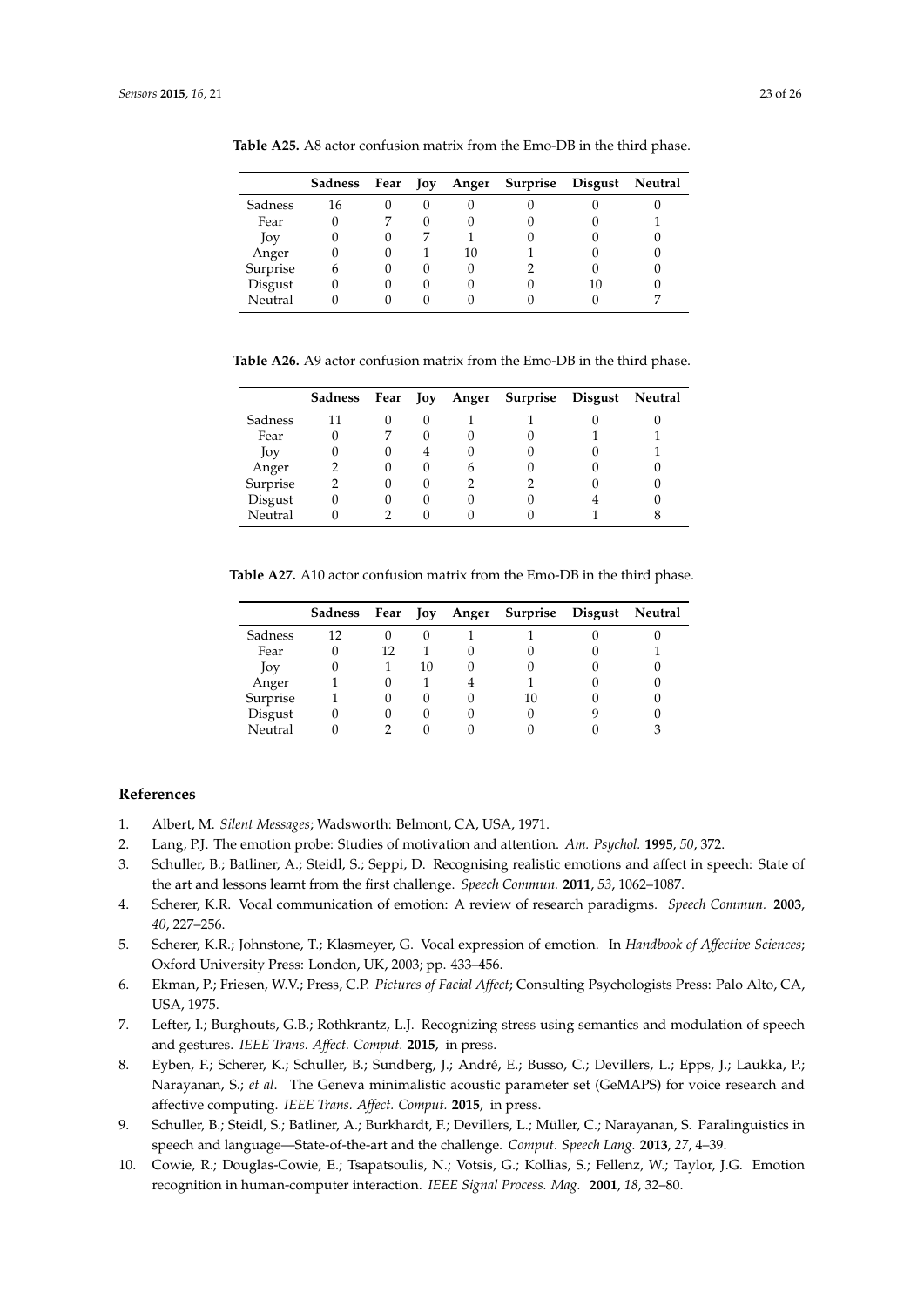- <span id="page-23-0"></span>11. López, J.M.; Cearreta, I.; Garay-Vitoria, N.; de Ipiña, K.L.; Beristain, A. A methodological approach for building multimodal acted affective databases. In *Engineering the User Interface*; Springer: London, UK, 2009; pp. 1–17.
- <span id="page-23-1"></span>12. Burkhardt, F.; Paeschke, A.; Rolfes, M.; Sendlmeier, W.; Weiss, B. A database of German emotional speech. In Proceedings of the Interspeech 2005, Lissabon, Portugal, 4–8 September 2005; pp. 1517–1520.
- <span id="page-23-2"></span>13. Sundberg, J.; Patel, S.; Bjorkner, E.; Scherer, K.R. Interdependencies among voice source parameters in emotional speech. *IEEE Trans. Affect. Comput.* **2011**, *2*, 162–174.
- <span id="page-23-3"></span>14. Ntalampiras, S.; Fakotakis, N. Modeling the temporal evolution of acoustic parameters for speech emotion recognition. *IEEE Trans. Affect. Comput.* **2012**, *3*, 116–125.
- <span id="page-23-4"></span>15. Wu, S.; Falk, T.H.; Chan, W.Y. Automatic speech emotion recognition using modulation spectral features. *Speech Commun.* **2011**, *53*, 768–785.
- <span id="page-23-5"></span>16. Wang, K.C. Time-Frequency Feature Representation Using Multi-Resolution Texture Analysis and Acoustic Activity Detector for Real-Life Speech Emotion Recognition. *Sensors* **2015**, *15*, 1458–1478.
- <span id="page-23-6"></span>17. Douglas-Cowie, E.; Campbell, N.; Cowie, R.; Roach, P. Emotional speech: Towards a new generation of databases. *Speech Commun.* **2003**, *40*, 33–60.
- <span id="page-23-7"></span>18. El Ayadi, M.; Kamel, M.S.; Karray, F. Survey on speech emotion recognition: Features, classification schemes, and databases. *Pattern Recognit.* **2011**, *44*, 572–587.
- <span id="page-23-8"></span>19. Ververidis, D.; Kotropoulos, C. Emotional speech recognition: Resources, features, and methods. *Speech Commun.* **2006**, *48*, 1162–1181.
- <span id="page-23-9"></span>20. Navas, E.; Hernáez, I.; Castelruiz, A.; Luengo, I. Obtaining and evaluating an emotional database for prosody modelling in standard Basque. In *Text, Speech and Dialogue*; Springer: Berlin/Heidelberg, Germany, 2004; pp. 393–400.
- <span id="page-23-10"></span>21. Iriondo, I.; Guaus, R.; Rodríguez, A.; Lázaro, P.; Montoya, N.; Blanco, J.M.; Bernadas, D.; Oliver, J.M.; Tena, D.; Longhi, L. Validation of an acoustical modelling of emotional expression in Spanish using speech synthesis techniques. In Proceedings of the ISCA Tutorial and Research Workshop (ITRW) on Speech and Emotion, Newcastle, Northern Ireland, UK, 5–7 September 2000.
- <span id="page-23-11"></span>22. Caballero-Morales, S.O. Recognition of emotions in Mexican Spanish speech: An approach based on acoustic modelling of emotion-specific vowels. *Sci. World J.* **2013**, *2013*, 162093.
- <span id="page-23-12"></span>23. Sobol-Shikler, T.; Robinson, P. Classification of complex information: Inference of co-occurring affective states from their expressions in speech. *IEEE Trans. Pattern Anal. Mach. Intell.* **2010**, *32*, 1284–1297.
- <span id="page-23-13"></span>24. Schuller, B.; Reiter, S.; Muller, R.; Al-Hames, M.; Lang, M.; Rigoll, G. Speaker independent speech emotion recognition by ensemble classification. In Proceedings of the IEEE International Conference on Multimedia and Expo (ICME 2005), Amsterdam, The Netherland, 6 July 2005; pp. 864–867.
- 25. Lee, C.C.; Mower, E.; Busso, C.; Lee, S.; Narayanan, S. Emotion recognition using a hierarchical binary decision tree approach. *Speech Commun.* **2011**, *53*, 1162–1171.
- <span id="page-23-14"></span>26. Pan, Y.; Shen, P.; Shen, L. Speech emotion recognition using support vector machine. *Int. J. Smart Home* **2012**, *6*, 101–107.
- <span id="page-23-15"></span>27. Batliner, A.; Fischer, K.; Huber, R.; Spilker, J.; Nöth, E. Desperately seeking emotions or: Actors, wizards, and human beings. In Proceedings of the ISCA Tutorial and Research Workshop (ITRW) on Speech and Emotion, Newcastle, Northern Ireland, UK, 5–7 September 2000.
- <span id="page-23-16"></span>28. Nwe, T.L.; Foo, S.W.; De Silva, L.C. Speech emotion recognition using hidden Markov models. *Speech Commun.* **2003**, *41*, 603–623.
- <span id="page-23-17"></span>29. Shahin, I. Speaker identification in emotional talking environments based on CSPHMM2s. *Eng. Appl. Artif. Intell.* **2013**, *26*, 1652–1659.
- <span id="page-23-18"></span>30. Pfister, T.; Robinson, P. Real-time recognition of affective states from nonverbal features of speech and its application for public speaking skill analysis. *IEEE Trans. Affect. Comput.* **2011**, *2*, 66–78.
- <span id="page-23-19"></span>31. Alhamdoosh, M.; Wang, D. Fast decorrelated neural network ensembles with random weights. *Inf. Sci.* **2014**, *264*, 104–117.
- <span id="page-23-20"></span>32. Arruti, A.; Cearreta, I.; Álvarez, A.; Lazkano, E.; Sierra, B. Feature Selection for Speech Emotion Recognition in Spanish and Basque: On the Use of Machine Learning to Improve Human-Computer Interaction. *PLoS ONE* **2014**, *9*, e108975.
- <span id="page-23-21"></span>33. Scherer, S.; Schwenker, F.; Palm, G. Classifier fusion for emotion recognition from speech. In *Advanced Intelligent Environments*; Springer: Berlin/Heidelberg, Germany, 2009; pp. 95–117.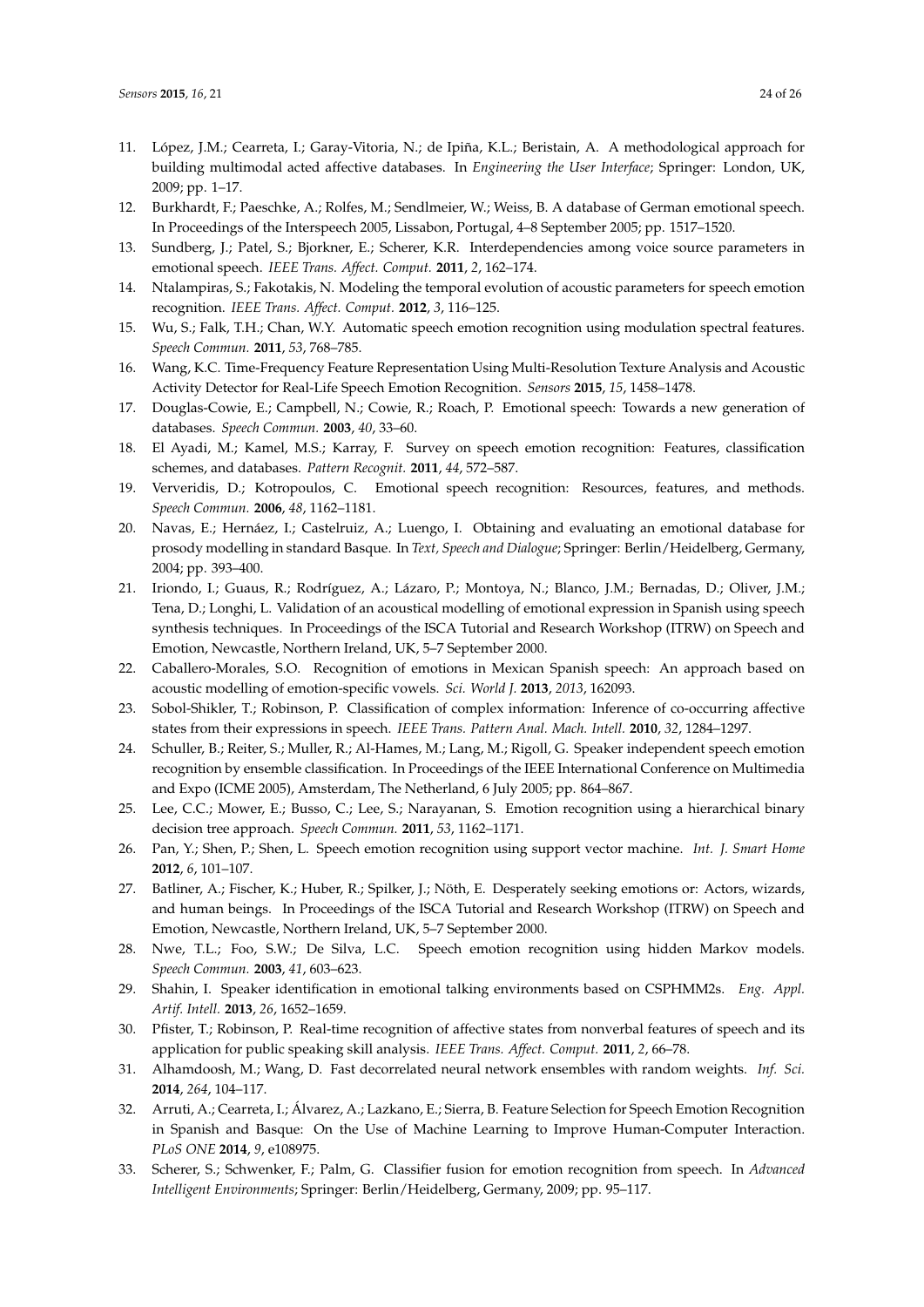- <span id="page-24-0"></span>34. Chen, L.; Mao, X.; Xue, Y.; Cheng, L.L. Speech emotion recognition: Features and classification models. *Digit. Signal Process.* **2012**, *22*, 1154–1160.
- <span id="page-24-1"></span>35. Attabi, Y.; Dumouchel, P. Anchor models for emotion recognition from speech. *IEEE Trans. Affect. Comput.* **2013**, *4*, 280–290.
- <span id="page-24-2"></span>36. Morrison, D.; Wang, R.; de Silva, L.C. Ensemble methods for spoken emotion recognition in call-centres. *Speech Commun.* **2007**, *49*, 98–112.
- <span id="page-24-3"></span>37. Huang, Y.; Zhang, G.; Xu, X. Speech Emotion Recognition Research Based on the Stacked Generalization Ensemble Neural Network for Robot Pet. In Proceedings of the Chinese Conference on Pattern Recognition, 2009, CCPR 2009, Nanjing, China, 4–6 November 2009; pp. 1–5.
- <span id="page-24-4"></span>38. Wu, C.H.; Liang, W.B. Emotion recognition of affective speech based on multiple classifiers using acoustic-prosodic information and semantic labels. *IEEE Trans. Affect. Comput.* **2011**, *2*, 10–21.
- <span id="page-24-5"></span>39. Kuang, Y.; Li, L. Speech emotion recognition of decision fusion based on DS evidence theory. In Proceedings of the 2013 4th IEEE International Conference on Software Engineering and Service Science (ICSESS), Beijing, China, 23–25 May 2013; pp. 795–798.
- <span id="page-24-6"></span>40. Huang, D.Y.; Zhang, Z.; Ge, S.S. Speaker state classification based on fusion of asymmetric simple partial least squares (SIMPLS) and support vector machines. *Comput. Speech Lang.* **2014**, *28*, 392–419.
- <span id="page-24-7"></span>41. López, J.M.; Cearreta, I.; Fajardo, I.; Garay, N. Validating a multilingual and multimodal affective database. In *Usability and Internationalization. Global and Local User Interfaces*; Springer: Berlin/Heidelberg, Germany, 2007; pp. 422–431.
- <span id="page-24-8"></span>42. Álvarez, A.; Cearreta, I.; López, J.M.; Arruti, A.; Lazkano, E.; Sierra, B.; Garay, N. A comparison using different speech parameters in the automatic emotion recognition using Feature Subset Selection based on Evolutionary Algorithms. In *Text, Speech and Dialogue*; Springer: Berlin/ Heidelberg, Germany, 2007; pp. 423–430.
- <span id="page-24-9"></span>43. Esparza, J.; Scherer, S.; Brechmann, A.; Schwenker, F. Automatic emotion classification vs. human perception: Comparing machine performance to the human benchmark. In Proceedings of the 2012 11th International Conference on Information Science, Signal Processing and their Applications (ISSPA), Montreal, QC, Canada, 2–5 July 2012; pp. 1253–1258.
- <span id="page-24-10"></span>44. Ververidis, D.; Kotropoulos, C. Emotional speech classification using Gaussian mixture models and the sequential floating forward selection algorithm. In Proceedings of the IEEE International Conference on Multimedia and Expo, 2005, ICME 2005, Amsterdam, The Netherland, 6 July 2005; pp. 1500–1503.
- 45. Hu, H.; Xu, M.X.; Wu, W. Fusion of global statistical and segmental spectral features for speech emotion recognition. In Proceedings of the INTERSPEECH, Antwerp, Belgium, 27–31 August 2007; pp. 2269–2272.
- <span id="page-24-11"></span>46. Shami, M.T.; Kamel, M.S. Segment-based approach to the recognition of emotions in speech. In Proceedings of the IEEE International Conference on Multimedia and Expo, 2005, ICME 2005, Amsterdam, The Netherlands, 6–8 July 2005; pp. 366-369.
- <span id="page-24-12"></span>47. Tato, R.; Santos, R.; Kompe, R.; Pardo, J.M. Emotional space improves emotion recognition. In Proceedings of the INTERSPEECH, Denver, CO, USA, 16–20 September 2002; pp. 2029–2032.
- <span id="page-24-13"></span>48. Eyben, F.; Weninger, F.; Gross, F.; Schuller, B. Recent developments in opensmile, the munich open-source multimedia feature extractor. In Proceedings of the 21st ACM international conference on Multimedia, Barcelona, Catalunya, Spain, 21–25 October 2013; pp. 835–838.
- <span id="page-24-14"></span>49. Mendialdua, I.; Arruti, A.; Jauregi, E.; Lazkano, E.; Sierra, B. Classifier Subset Selection to construct multi-classifiers by means of estimation of distribution algorithms. *Neurocomputing* **2015**, *157*, 46–60.
- <span id="page-24-16"></span><span id="page-24-15"></span>50. Wolpert, D.H. Stacked generalization. *Neural Netw.* **1992**, *5*, 241–259.
- 51. Sierra, B.; Serrano, N.; LarrañAga, P.; Plasencia, E.J.; Inza, I.; JiméNez, J.J.; Revuelta, P.; Mora, M.L. Using Bayesian networks in the construction of a bi-level multi-classifier. A case study using intensive care unit patients data. *Artif. Intell. Med.* **2001**, *22*, 233–248.
- <span id="page-24-17"></span>52. Larrañaga, P.; Lozano, J.A. *Estimation of Distribution Algorithms: A New Tool for Evolutionary Computation*; Springer Science & Business Media: New York, NY, USA, 2002; Volume 2.
- <span id="page-24-18"></span>53. Inza, I.; Larrañaga, P.; Etxeberria, R.; Sierra, B. Feature subset selection by Bayesian network-based optimization. *Artif. Intell.* **2000**, *123*, 157–184.
- <span id="page-24-19"></span>54. Etxeberria, R.; Larranaga, P. Global optimization using Bayesian networks. In Proceedings of the Second Symposium on Artificial Intelligence (CIMAF-99), Habana, Cuba, March 1999; pp. 332–339.